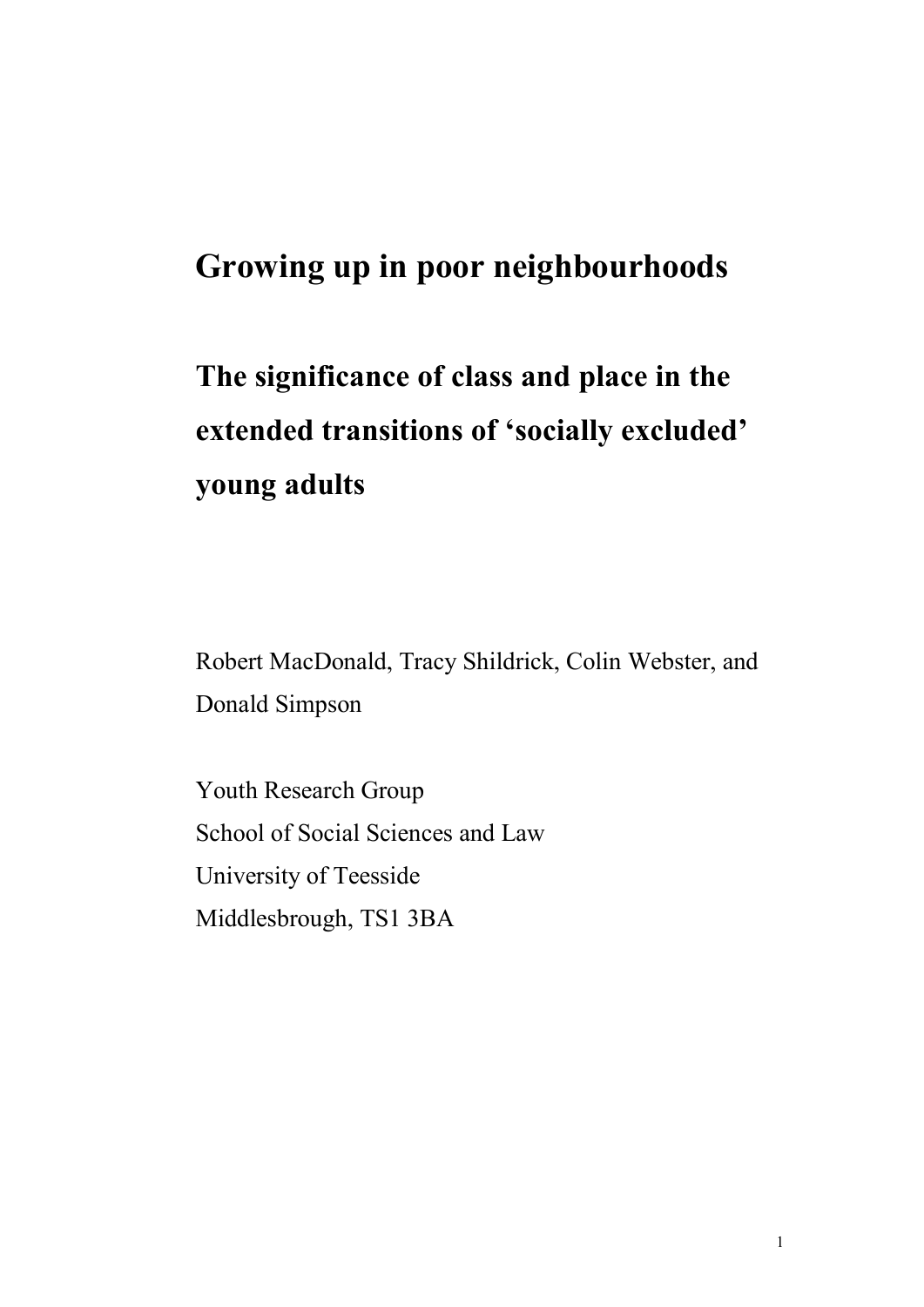## **Growing up in poor neighbourhoods**

## **The significance of class and place in the extended transitions of 'socially excluded' young adults**

#### **Abstract**

Drawing upon qualitative, longitudinal research with 'socially excluded' young adults from some of England"s poorest neighbourhoods, the paper explores how locallyembedded, social networks become part of the process whereby poverty and class inequalities are reproduced. Networks of family and friends, rooted in severely deindustrialised locales, supported young people as they carved out transitions to adulthood in adverse circumstances. Examples are given in respect of informants" highly localised housing careers and their longer-term experience of "poor work".

Paradoxically, though, whilst local networks helped in coping with the problems of growing up in poor neighbourhoods and generated a sense of inclusion, the sort of social capital embedded in them served simultaneously to close down opportunities and to limit the possibilities of escaping the conditions of social exclusion. Overall, and contrary to some recent youth sociology, the paper stresses the continuing importance of class and place in shaping youth transitions.

**Key words**: class, neighbourhood, place, social exclusion, young adults.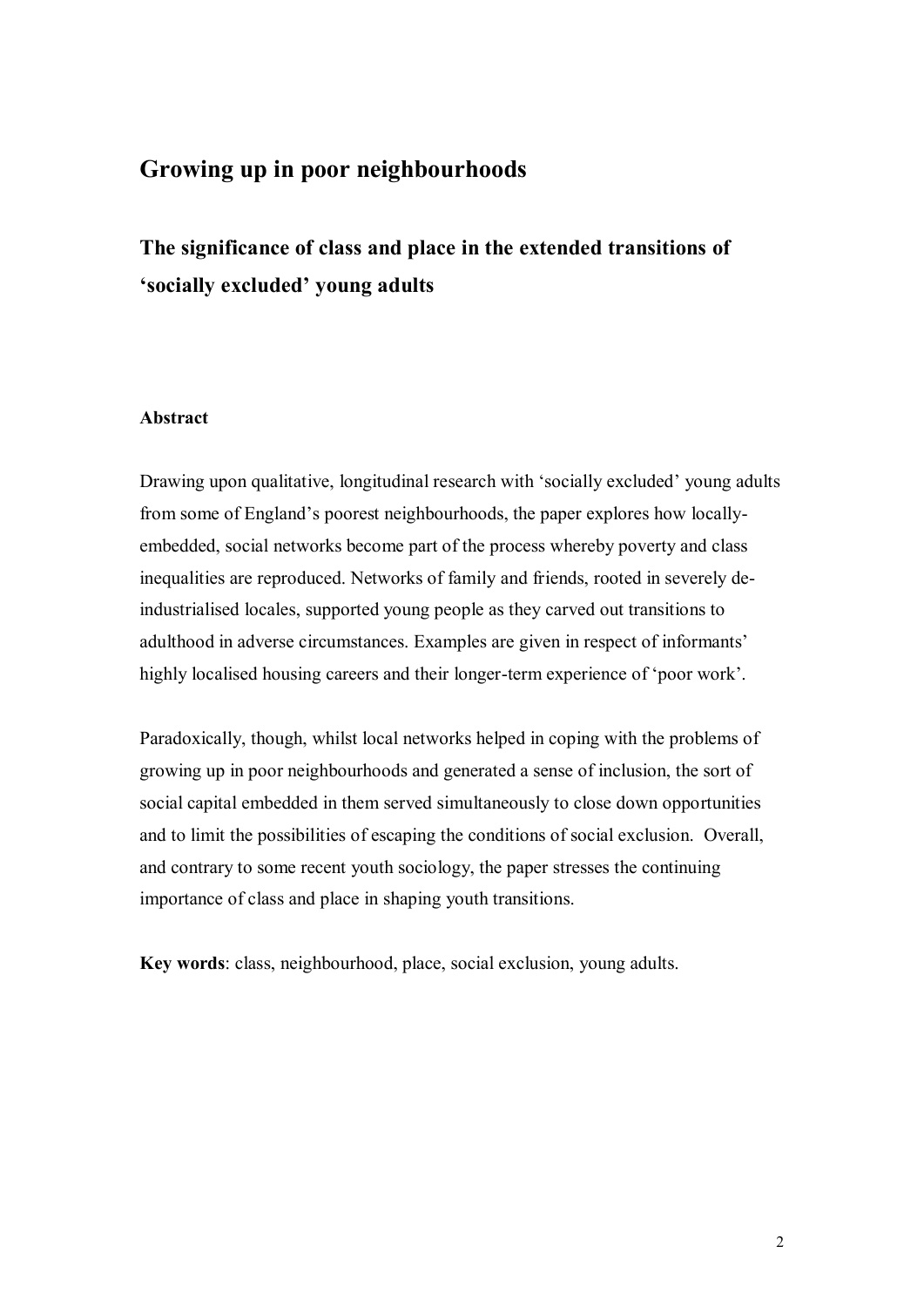#### **INTRODUCTION**

This is a paper about the longer-term transitions of young people from some of the poorest neighbourhoods in England<sup>1</sup>. Through longitudinal, qualitative research with so-called "hard-to-reach" young adults, it offers an insight into contradictory, lived experiences of "social exclusion" and "inclusion" (Levitas, 1998; Hills et al, 2002). In terms of broader, class theory, our case-study approach follows in that vein of ethnographic research and critique (e.g. Skeggs, 1997; Charlesworth, 2000; Reay, 2003) that seeks to understand, "from below", how social actors subjectively perceive (or sometimes fail to see) the unequal conditions of class and place that frame their biographies. A case-study approach is also useful for studying *dynamic* class processes (Morris, 1996; Crompton, 1998; Crompton et al, 2000)<sup>2</sup> and a focus on the youth phase provides a valuable vantage point from which to study how class categories are reformed, re-populated and/ or re-configured.

The paper has four parts. The first describes our research projects. The second examines young adults' experiences and feelings in respect of their impoverished neighbourhoods. The third part of the paper sketches out typical patterns of labour market engagement, focusing on the search for work. The fourth considers the role of networks in generating subjective, paradoxical experiences of social inclusion. In conclusion, we discuss the consequences of these forms of social network and place attachment for young adults" class trajectories.

### **RESEARCHING EXTENDED YOUTH TRANSITIONS AND SOCIAL EXCLUSION: A CRITICAL CASE STUDY**

The value of the concept of transition has been hotly contested in youth sociology. Because the movement to adulthood now tends to be marked by unpredictability, backward steps and false starts (Du Bois-Reymond, 1998; EGRIS, 2001) – and because the youth phase has become more fragmented and extended (Cohen and Ainley, 2000) – several writers have distanced themselves from structurally-oriented,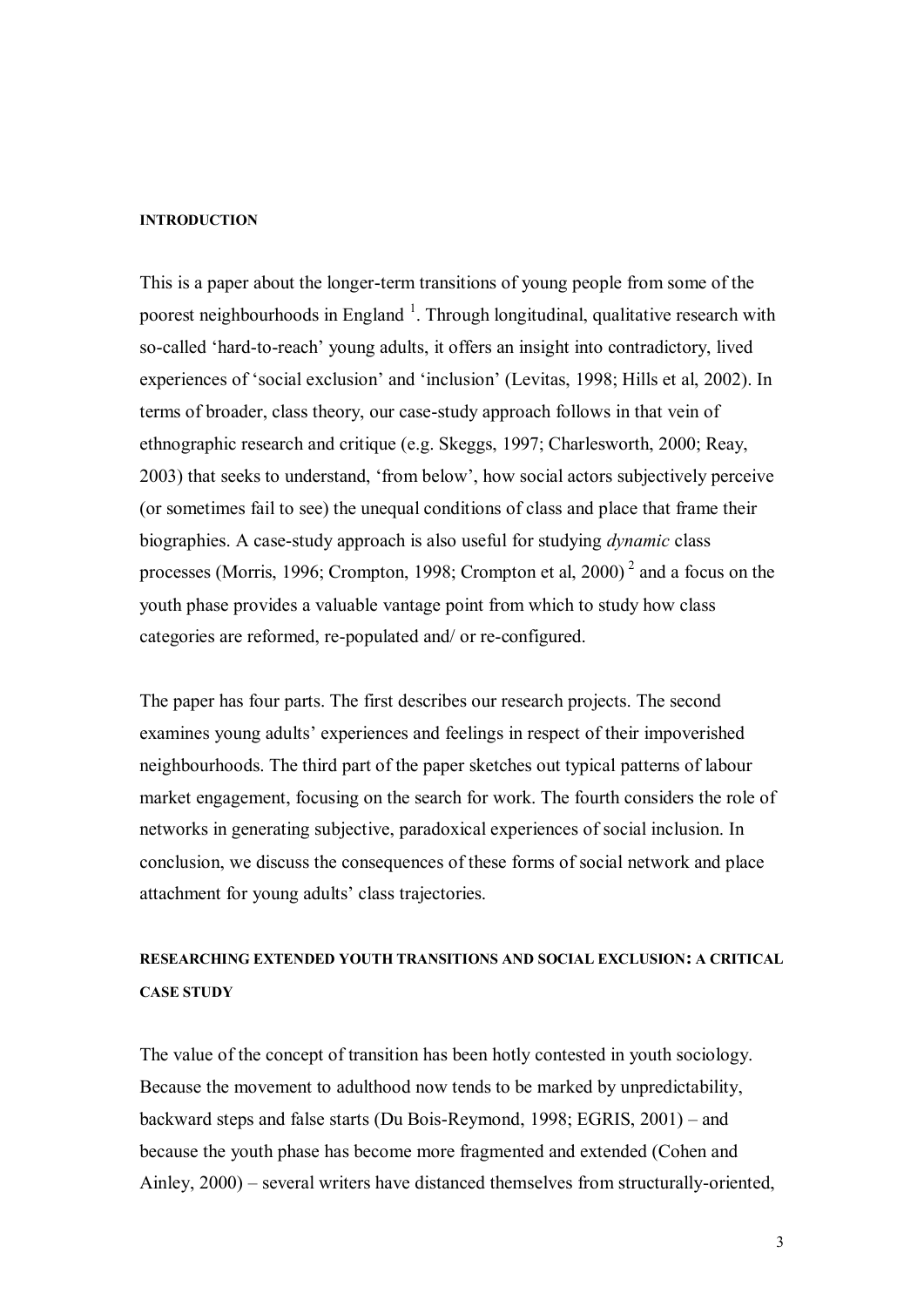class-based analyses of youth transitions in favour of theories about individualisation and the Risk Society (Giddens, 1990, 1991; Beck 1992). Cieslik and Pollock (2002:3) summarise the argument as follows:

In the place of these collective guides and traditional institutions are much more individualized identities and biographies where individuals have a greater scope beyond traditional markers of class, race and gender to create complex subjectivities and lifestyles.

We give a fuller response to critics of transition studies elsewhere (MacDonald et al, 2001). In brief, we accept many of their separate, empirical points about how, since the 1970s, youth transitions have become more complicated, extended and apparently less class-bound. This does not, however, invalidate the *concept* of transition. Following Furlong and Cartmel (1997), we argue that opportunities in youth and final destinations in adulthood are still strongly influenced by an individual"s original location in the class structure, despite the fact that the risks and uncertainties of restructured transitions tend to engender a greater sense of individual autonomy. For instance, summarising much recent youth research and drawing upon the alternative terminology of "social exclusion", Jones (2002) stresses the hardening up of "the youth divide". Those (typically working-class young people) that make the speediest transitions into the labour market, to parenthood and to independent living, face greater risks of the negative outcomes associated with social exclusion.

In the same vein, we argue that - because the youth phase is so critical to social reproduction - a qualitative, longitudinal perspective on processes of transition to adulthood remains vital to understanding how familiar social class, gender and ethnic divisions are re-populated, contested or overcome. Miles (2000: 10) argues that "the most damaging problem" with transitions studies is that they have "tended to take young people out of the youth equation". Although he forgets much research that *does* prioritise young people"s own accounts of transition, Miles is correct to stress the active role of young people in these processes. In drawing upon the sociological concept of "career" (Becker, 1963; Berger and Berger, 1972), we explore the way that individual decision-making, informed by young people's cultures and sub-cultures,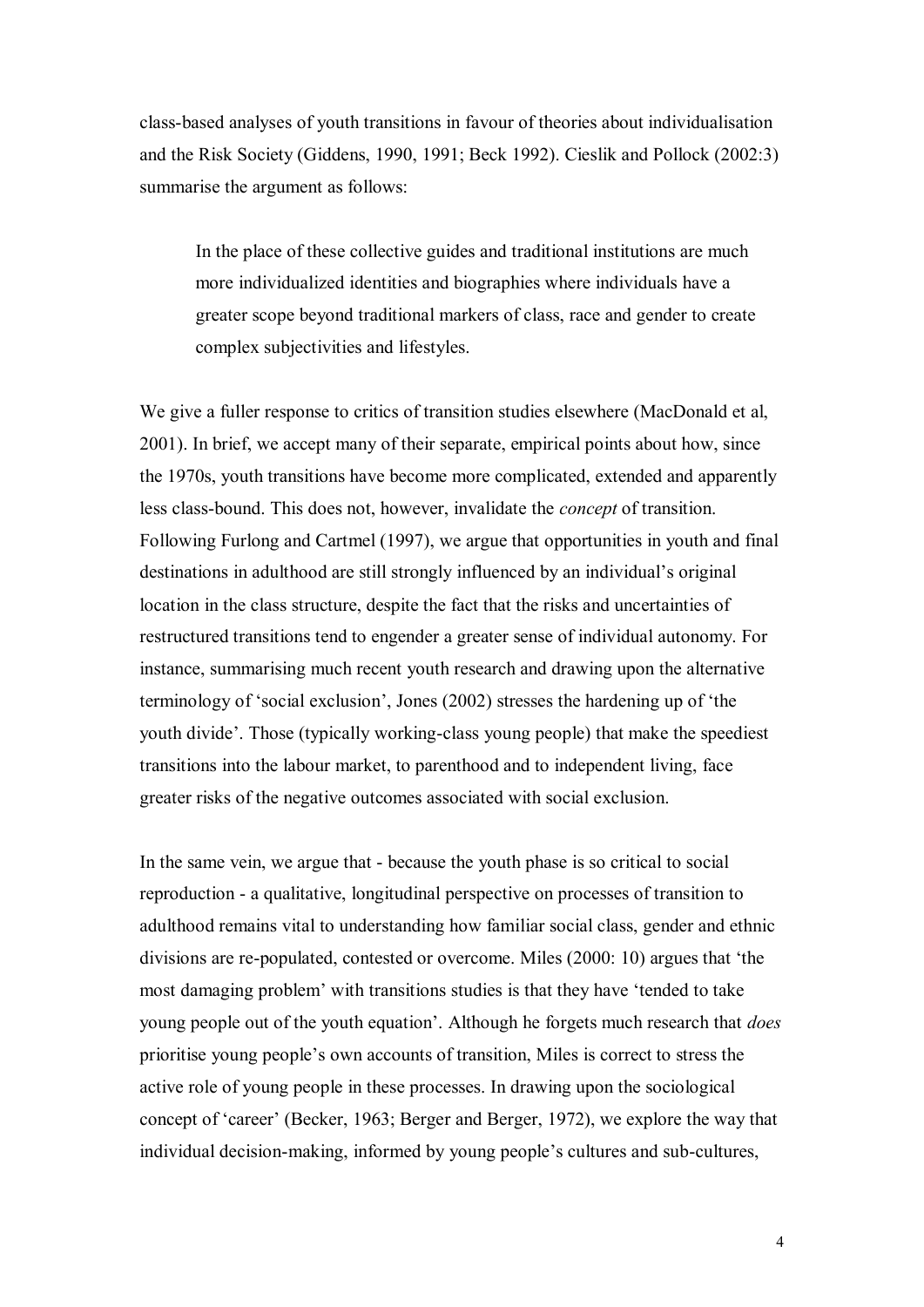interacts with socially structured opportunities to create individual, and shared, paths of transition.

Also correct is the criticism that transition studies have tended to focus on "school-towork careers" (the move from full-time education into the labour market) to the detriment of wider aspects of youth experience (Cohen and Ainley, 2000). Coles (1995) broadens the scope of transition studies to include as well "family careers" (the attainment of relative independence from family of origin) and "housing careers" (the move away from the parental home). On the basis of our earlier studies (Johnston et al, 2000), we suggest that 'criminal careers', 'drug-using careers' and 'leisure careers' can also become important in shaping youth transitions (these terms are explained in MacDonald and Marsh, 2005). These six 'careers' became the focus of our interviews with young people.

#### **The Teesside studies**

This paper is based on three, related studies. The first two of these (Johnston et al, 2000 and MacDonald and Marsh, 2001, 2002, 2005), shared an interest in how 15 to 25 year olds from the "Willowdene" and "East Kelby" neighbourhoods of "Kelby", Teesside evolved transitions to adulthood. In the late 1990s, the seven wards that comprise these neighbourhoods all featured in the top five per cent most deprived nationally (DETR, 2000) and two of them ("Orchard Bank" and "Primrose Vale") were in the worst five - of 8,414 - in England. Both studies involved periods of participant observation and interviews with professionals who worked with young people. At their core, though, these studies relied on lengthy, tape-recorded, biographical interviews (Chamberlayne et al, 2002) with 186 young people (82 females and 104 males) from the predominantly white, (ex)manual working-class population resident in "one of the most de-industrialised locales in the UK" (Byrne, 1999: 93).

There is not the room here to review these studies' findings. We note only that whereas at the level of the individual case, informants described differentiated family, housing, leisure, criminal and drug careers, they were united by a common experience of economic marginality. The majority displayed highly conventional attitudes to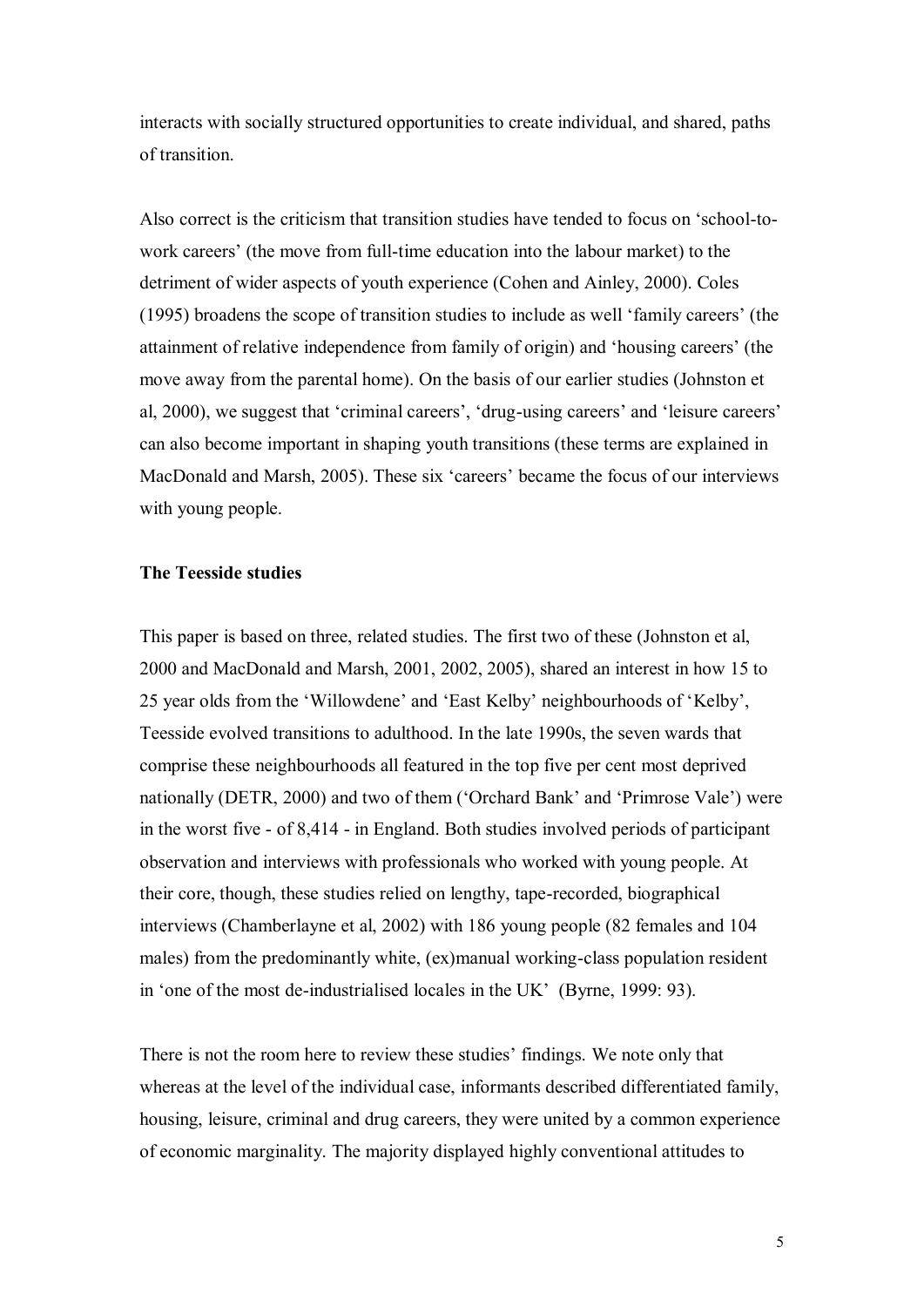employment but their late teenage school-to-work careers struggled to progress beyond low paid, low skill, insecure "poor work" (Brown and Scase, 1991).

Our most recent study (Webster et al, 2004), carried out in 2003, was designed as a follow-up to these two, earlier ones. The key research question was where such transitions *led* individuals in their mid to late twenties? Were people eventually able to carve out more progressive transitions, even in unpromising circumstances? Or were longer-term problems of poverty and social exclusion cemented in place by early experiences of economic marginality?

We re-interviewed 34 people (18 females and 16 males), now aged 23 to 29 years, from the two original samples. We sampled theoretically so as to understand, in particular, the longer-term transitions of: young women who, at last interview, had been committed to full-time parenting (n. 11); young people who had displayed enduring but unrewarding efforts to engage with education, training and employment (n. 11); and of individuals who previously had serious involvement in criminal and/ or drug-using careers (n. 12).

No claim can be made that these 34 individuals are strictly representative of the larger samples of the first studies. That said, through dogged fieldwork (e.g. repeated visits and "phone calls to home addresses, checking of the electoral register to seek the new addresses of those that might have moved) we were able to locate the whereabouts of the majority of those from the earlier studies that were now aged 23 to 29 years. Through re-reading original interview transcripts, we selected from these those that best exemplified the sort of transitions that we were now particularly interested in. As we describe shortly, individuals remained tied to locally-rooted, social networks. This meant that interviewees in the early phase of the follow-up study could often help us find friends or acquaintances of theirs that we wanted to re-contact. Whilst not a perfect method, the brief cameos of *potential* re-interviewees gathered from *actual* interviewees make us think that the sample for the follow-up study is generally representative of the initial, larger samples.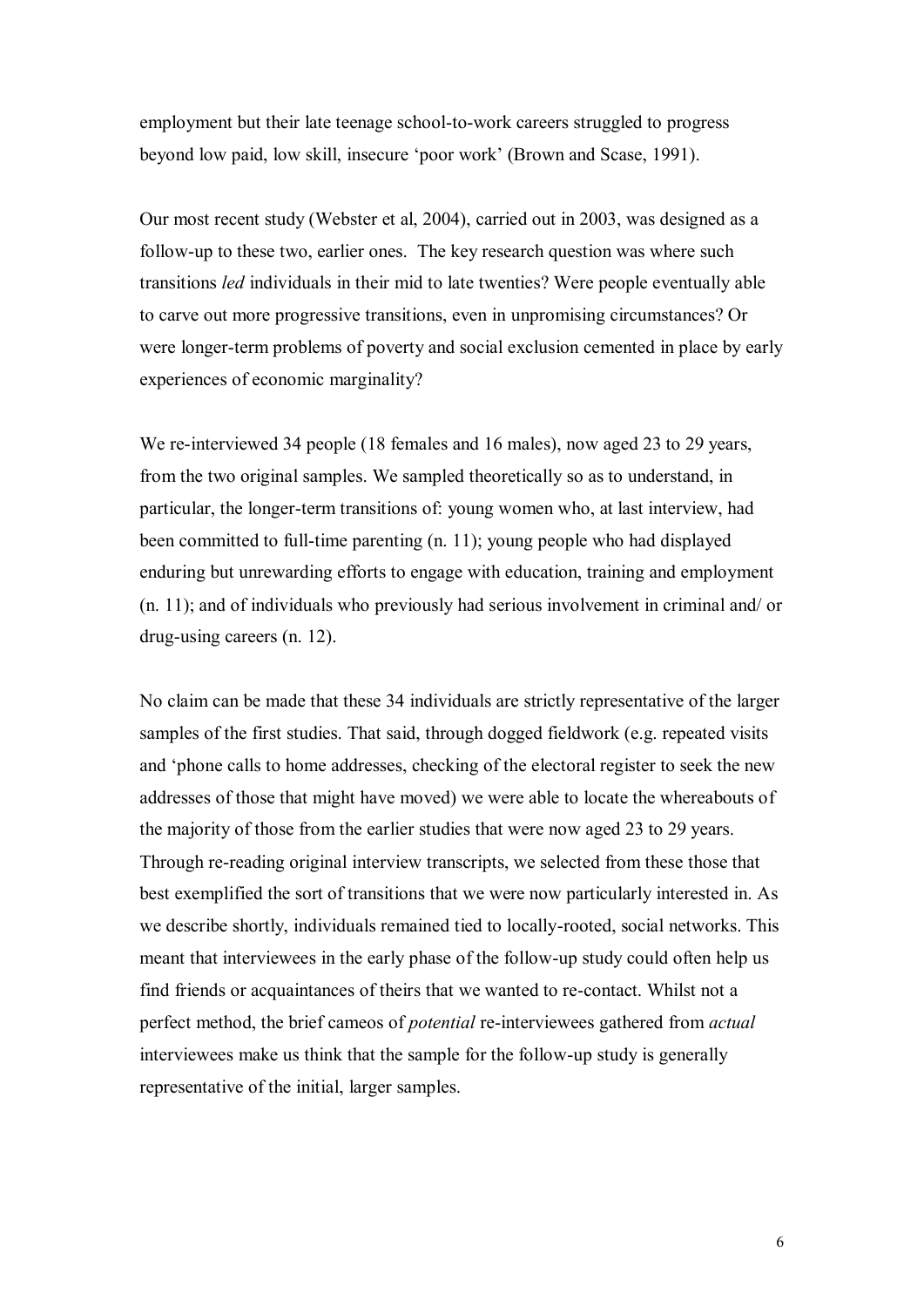In this paper we draw upon all three projects. In doing so, we present research that is relatively unusual in contemporary British social science. Not only are the nearly two hundred young adult participants often described as 'hard to reach' (Merton, 1998), this longitudinal, qualitative research provides for a rare, close-up insight into they ways those people at the sharp end live in – and through – the conditions of social exclusion.

#### **LIVING IN POOR NEIGHBOURHOODS**

#### **Localised housing careers**

The most striking finding about these people"s housing careers was their localisation. The original, ESRC study attempted two interviews with its participants, separated by about year. Whilst we discovered much "local nomadism" (i.e. people moving address *within* East Kelby), only one interviewee left the town during that fieldwork (two young men had also moved away in very short-lived, ill-fated attempts to seek employment).The follow-up study was able to locate only one, further person from our original studies who had left the area. By their mid to late twenties, to the best of our knowledge, virtually all interviewees remained living in the neighbourhoods in which they had been born and brought up<sup>3</sup>.

This is partly a result of the local housing market. Ford et al"s more general survey of youth housing careers (2002) found that the private rented sector often underpinned "unplanned" and "chaotic" housing pathways. Whilst these were typical of many in our studies, only a few people had ever had private tenancies. Even single, young men – one of the least needy social groups according to local authority housing policy - had been offered council bed-sits. The availability of social housing in these neighbourhoods, compared with other urban areas (Social Exclusion Unit, 1999), helps explain the high frequency of moving we uncovered and why apparently nomadic housing careers were locally circumscribed. As with school-to-work careers, we cannot theorise housing careers only by reference to the local structure of opportunities. Many informants, probably the majority, *preferred* to remain in wards that suffered from extreme problems of social exclusion. How do we explain this?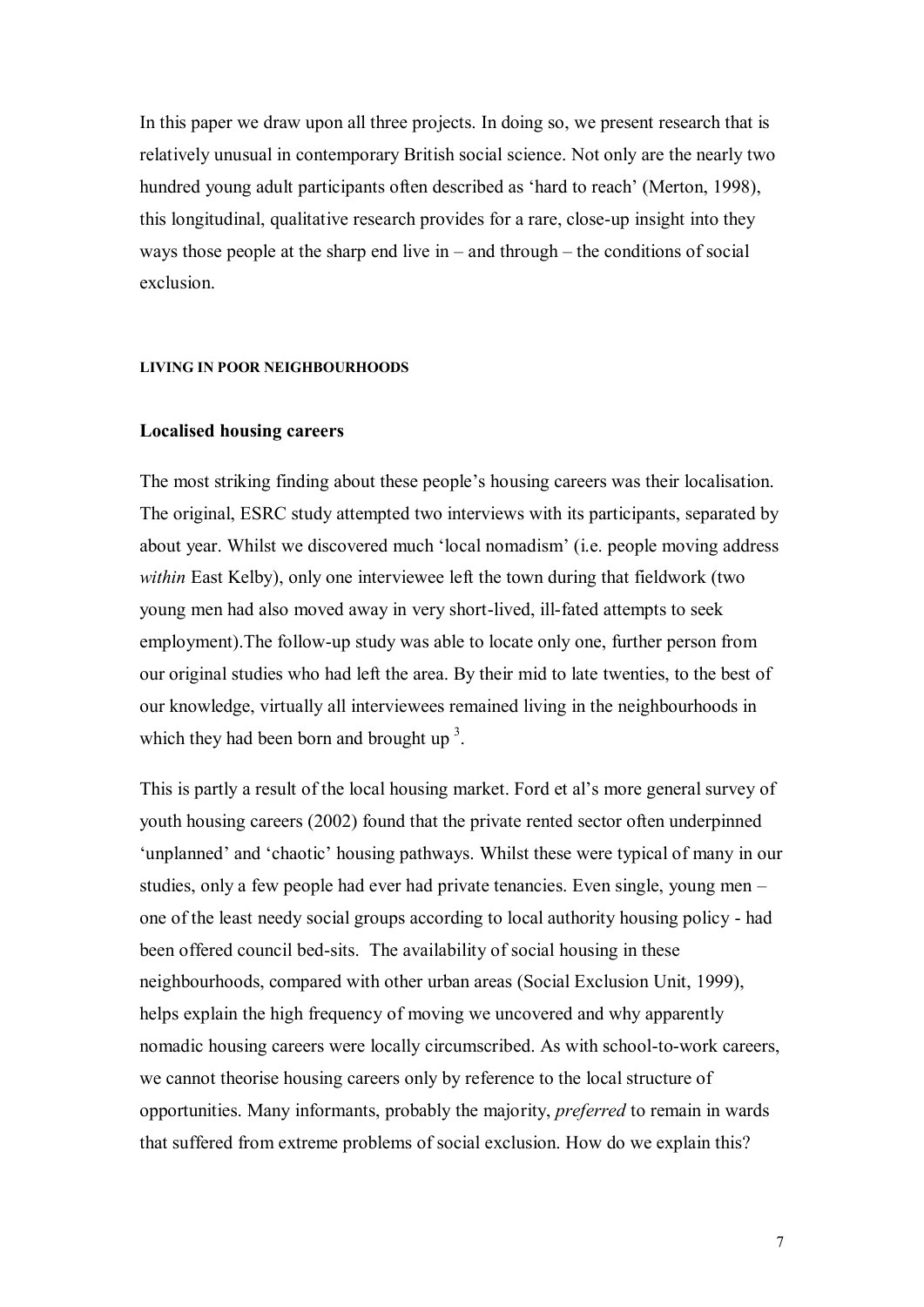#### **Knowing and being known: the importance of family and social networks**

The most important answer relates to the embeddedness of these individuals in close, locally-concentrated family and social networks. Consider Carol-Anne's answer, aged 24 at the time of our first studies, to a question about living in Primrose Vale, a ward rated in the top five most deprived in England:

I like it. It's good. It depends which part you live in. Where we live, it's quite quiet. All our family live dead close together …//…I"ve got a cousin lives at number 2. One lives at number 9, one 16. We live at 26 and my Auntie lives at 30. All in the same road, and then, like, I"ve got two cousins that live round the corner and then a cousin that lives in Orchard Bank…//… they"re always there if you need "em. You"re just dead close and good but the bad thing is, like, they all know what's going on! [laughing].

Carol-Anne was the only interviewee to move away from Kelby during the original fieldwork. At 27, as part of our follow-up study, she remarked that "leaving home was the best thing and the worst thing I've ever done', explaining the negative aspects of this in terms of her separation from family. Young women (lone mothers in particular) explained their desire to stay nearby to their families of origin for emotional and practical reasons (e.g. because of the informal support offered in terms of childcare and the support *they* gave to parents).

Being rooted in social networks that extended beyond family also emerged as important in positive evaluations of these places. At the age of 20, when we first interviewed him, Martin gave one of the most up-beat assessments of community life in Primrose Vale: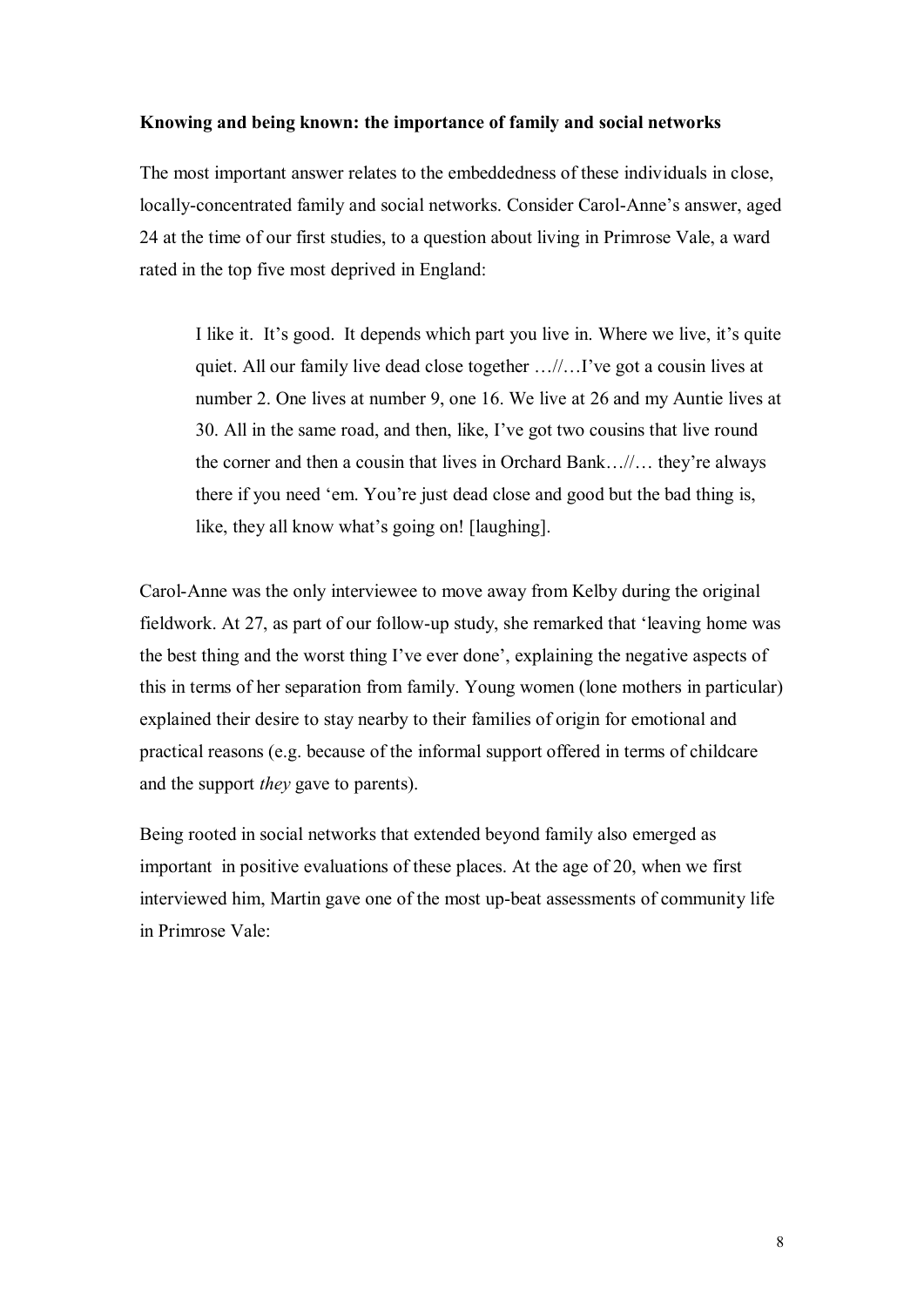Martin: Living here, it's brilliant. We have no problems with anyone. We know all the thugs and the thieves and whatever but everyone's okay...It's a lot better if you know someone and something goes wrong. If you have problems, you can always call on people. They"re always quite loyal in that sense.

JM: Do you think there's a great community spirit? Martin: It depends on what you call community spirit. It's really an underground kind of thing. It's the backing...//...everyone supports you. Neighbours come over and they wanna borrow money until they get paid, things like that. You know you"ll get it back, so…You can always rely on everyone else. If you"re stuck, someone"ll help you.

We would not wish to romanticise everyday life in these neighbourhoods. Martin, too, was notably cautious about our suggested term 'community spirit'. He interlaced his positive commentary on East Kelby with, albeit passing acknowledgement of the problems of living here (e.g. of thieving, thuggery, poverty). Virtually all interviewees recognised the same difficulties. They were particularly vociferous in their condemnation of the local effects of heroin dealing and use, and associated criminal victimisation (such as house burglary) (MacDonald and Marsh, 2002). Allan (21), whose family home had been burgled ten times, said:

... these council estates, phwoah! It's a hard graft growing up in these, you know? It's full of TWOCs ['taking cars without the owner's consent'] and it's just the heroin that does my head in. Seeing people rotting away on it. It's a disgusting drug, that.

Yet, once or twice, interviewees hinted at the idea that less troubled places might experience less of a sense of social inclusion and support. They wondered whether the hardships they collectively endured encouraged informal ways of coping which, in turn, generated a stronger sense of attachment to the place (Kearns and Parkinson, 2001). Broderick, aged 18 at first interview, implies this in the following comment: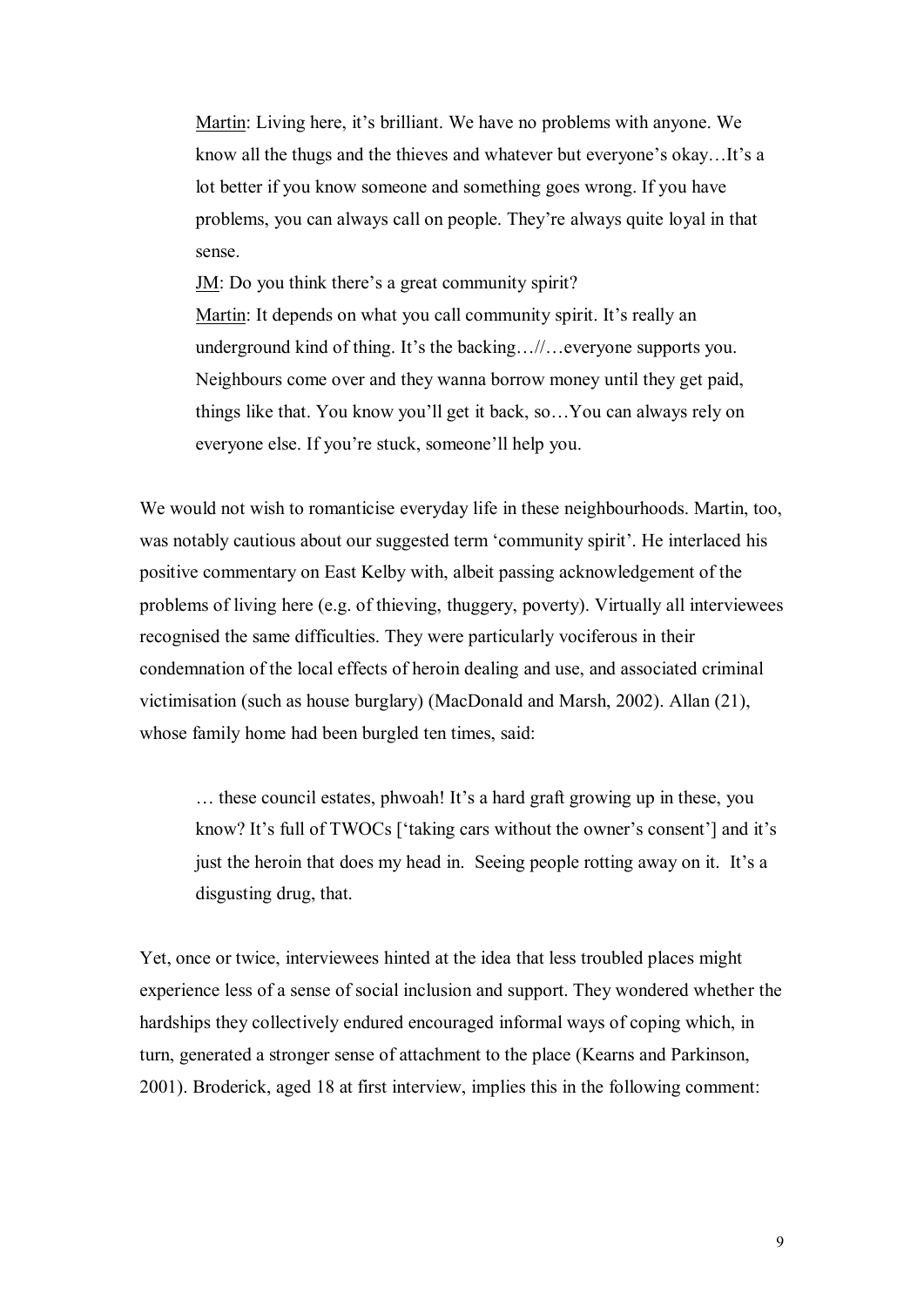Like you've gotta watch your back everywhere you go...//...when they leave the house, they"ll walk past and say, "Here, Broderick, you"re round the area, just watch our house while I'm out'. I'll say 'Alright' and then I'll just keep an eye on their house.

Zack (23), Martin's friend, was an unusual case in that he often visited other parts of the country. He captured the ambivalence implied in many accounts of life on these estates and underlined Martin"s statement that knowing and being respected by criminal networks was influential in experiencing life here as live-able  $4$ :

Every time I come back to Primrose Vale - as soon as I see the A66 - I know I'm home. I feel dead relaxed, as if it's a weight off your shoulders...//...I don't like the place!...//...You're secure. It's a security blanket; the place where you were raised...//…Every area is different. Areas with loads of money, you're respected 'cos who your family are and what money you've got. Round here, it"s if you"re hard as fuck [tough/ violent]. Or if you"re a drug dealer, you"re respected. If you do things within the community, you"re respected…//…A lot of people do [want to move away from Primrose Vale] people who aren"t involved in the circles of knowing *people*; knowing *the* people. There is hard people in every estate…You have to know the big people, do you know what I mean? And you have to know the kids that are knocking about on the street.

Some interviewees were obviously better connected to criminal networks than others. Broderick had been a small-time player himself and Zack referred, with a nod and a wink, to his contacts in drug supply chains. Others, like Martin, had had virtually no criminal involvement but, with Zack, was well known in Primrose Vale for his informal, untrained youth work on the estate (MacDonald and Marsh, 2001). Several interviewees insisted that there was practical value in possessing a personal or family reputation that was respected in the circles that maintained sometimes violent, informal social control on these estates (circles that overlapped with those engaged in particular forms of crime). Informal surveillance of each others" houses (as a deterrent against burglary), the return of stolen possessions following burglaries and the settling of personal or family feuds by "hard" intermediaries were all given as examples. One

10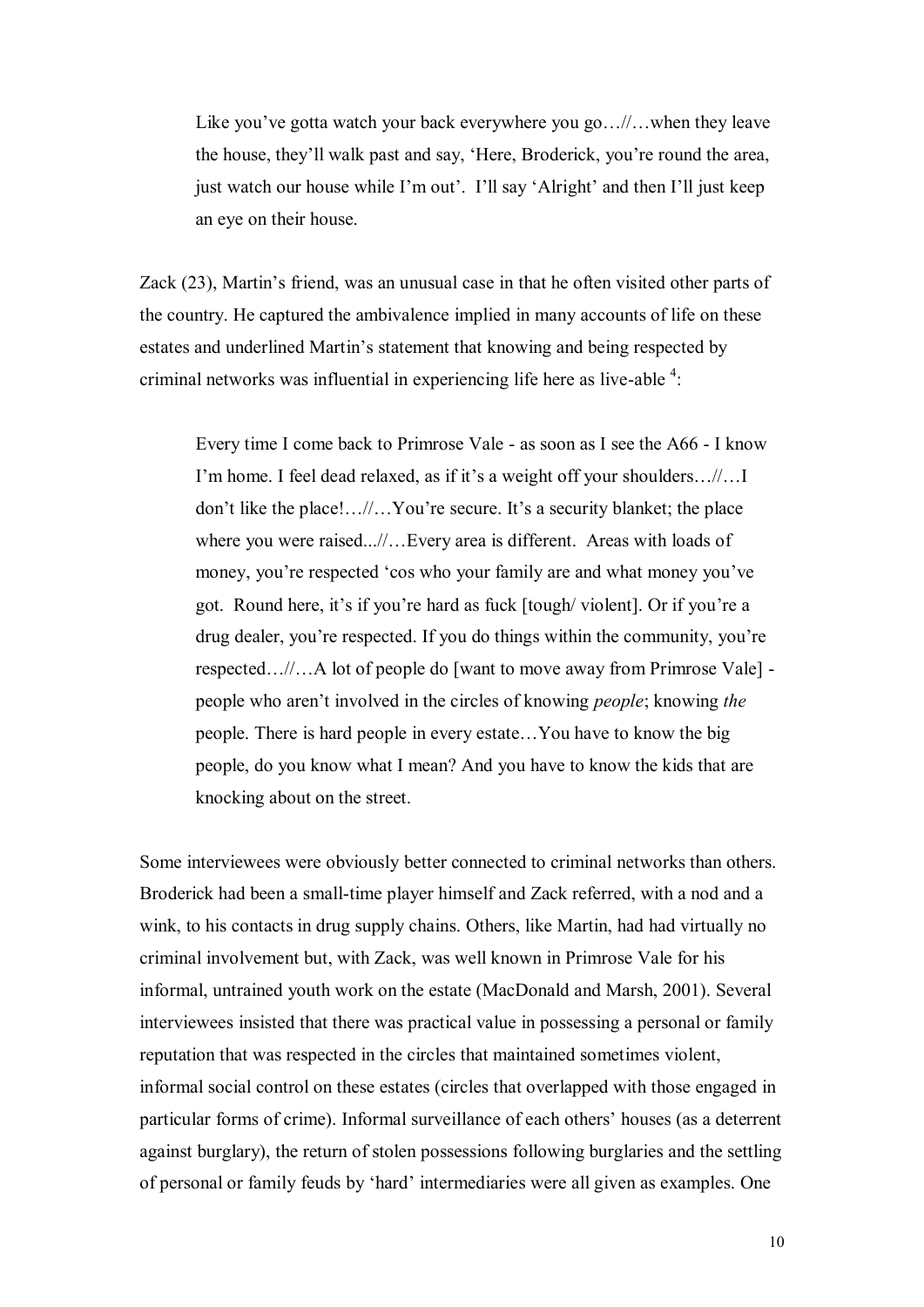youth worker said he knew of streets in East Kelby where "one lad would do your leccy [fix the electricity meter so that bills were reduced] and another would bring round [stolen] kids' clothes for you. It's just a way of getting by'.

#### **The normalcy of social exclusion**

Regardless of whether the majority who made appreciative remarks about their home locales were as accepted by/ accepting of local criminals, drug dealers and street gangs as Zack suggests, familiarity with these places *was* key to understanding why most wished to stay (Atkinson and Kintrea, 2004)<sup>5</sup>. Even people like Ellie (26), who were less happy about living in Primrose Vale, became accustomed to the signs of social decline:

…you can see glue bags and needles, but that"s just something else which has become sort of everyday…going for a walk with the dog past a burnt out car and it's the most normal thing in the world to see...//...something that sounds like a car backfiring could just as easily be somebody shot.

To re-iterate, most had lived here permanently and had very limited lived experience of places beyond Kelby. They had little to compare it against. They did not really know how their contemporaries in more prosperous locales fared and without a more global vantage point it was difficult for them to perceive in full the spatial polarisation of class inequality. Partly because they were so familiar with their own (geographic) place, they had strikingly little awareness of their subordinate place in wider class structures <sup>6</sup>. When presented with this sort of information, as when the local newspaper reported Primrose Vale"s pole position in "the geography of misery" (Burrows and Rhodes, 1998), its accuracy was denied: "it was in the news. I don"t think it's true. I don't think it's as bad as that. I think there's worse places' (Elizabeth, 19).

Designation, and self-designation, of the "excluded" necessitates reference to the 'included' (Sibley, 1995). None recognised the term 'social exclusion' and only a handful felt that it described their lives, once it was explained. All by the fact of their residence confronted the objective problems of social exclusion (i.e. of growing up in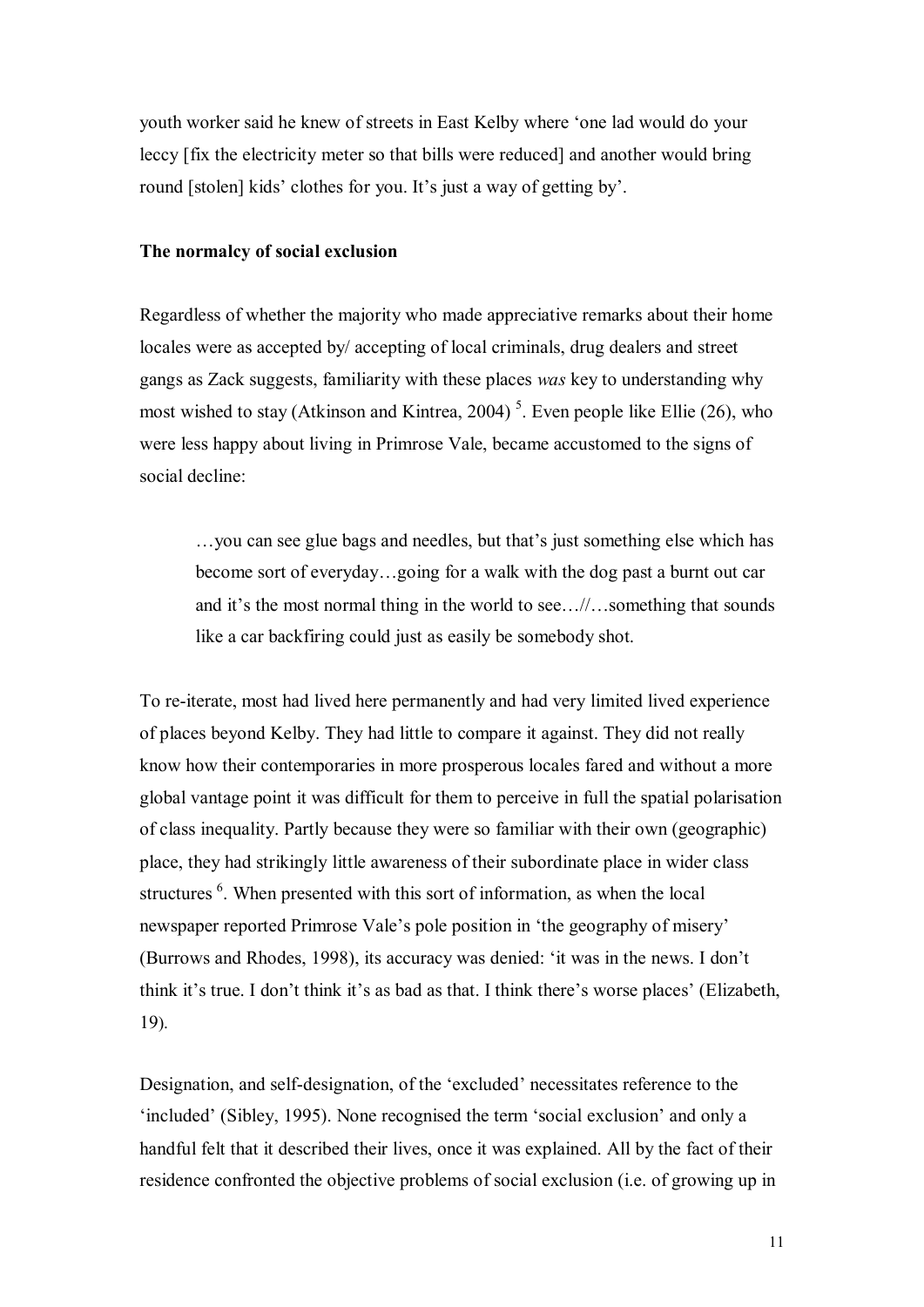a poor, high crime, high unemployment locality). Few felt, however, that the problems they did experience were particularly unusual or noteworthy. Why we, as researchers, should be interested in them was a not uncommon question.

Perhaps because Kelby has the highest concentration of deprived wards of any town in the country, interviewees were able to reel off the names of other neighbourhoods that they imagined to be "worse" than their own and only a few ever referred to more affluent wards - 'quieter' places with 'nicer houses' where people were 'posher' (Mally). This lack of contrast underpinned their bemusement at the idea that they might somehow be different (i.e. "socially excluded") and was further reinforced by the narrowing down and closing in on the immediate neighbourhood of individuals" social networks as the years passed; a phenomenon reported by all in our follow-up study. Opportunities for comparison with more "successful" or affluent biographies were never great, but virtually disappeared as interviewees reached their midtwenties. By this point, those around them were just like them. Informants reported circles of friends comprised of others in very similar circumstances. Young mothers tended to socialise with other young mothers. Those immersed in long-term criminal or drug-using careers associated with people on a similar track. The recurrently unemployed had friends who were in the same boat.

Together this (largely) unquestioned acceptance of the normalcy of their experiences of growing up in poor neighbourhoods, their familiarity with the place and their inclusion in strong, supportive family and social networks meant that most saw no reason to leave Willowdene or East Kelby.

#### **LIFE AT THE BOTTOM OF THE LABOUR MARKET**

#### **Cyclical careers and 'poor work'**

Typical of youth transitions in these places at this time, the vast majority of our interviewees left school at 16 with low or no educational qualifications for "cyclical" school-to-work careers (Craine, 1997). That is, virtually all displayed work histories  $$ into their mid and late twenties – that consisted of various combinations of: government schemes that rarely led to lasting employment; unfinished and/ or low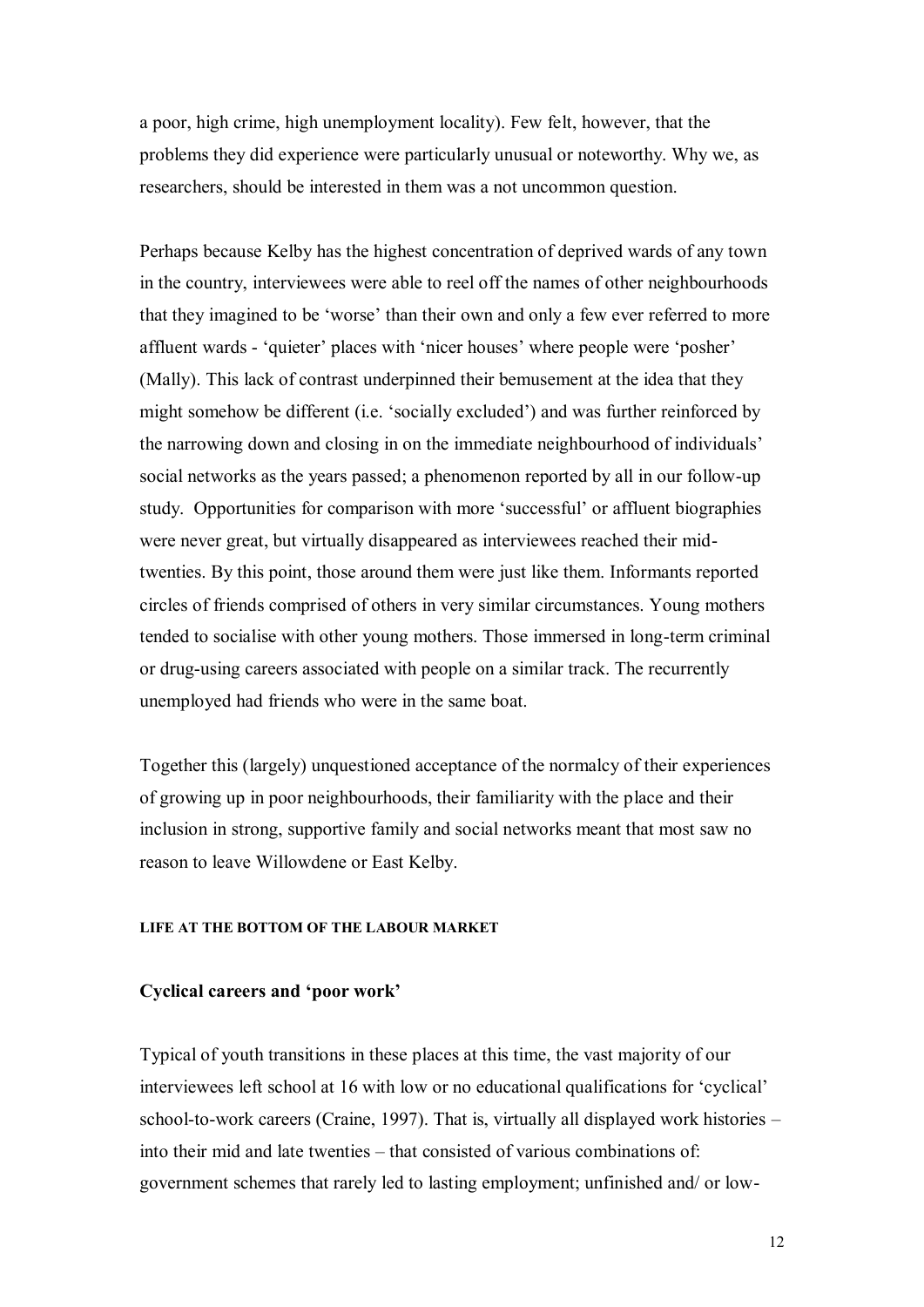level educational courses; low/ no skill, low paid, insecure employment; and recurrent periods of unemployment. Individuals transited between these labour market statuses with little sense of forward motion toward more secure, rewarding employment. Furlong and Cartmel"s (2004: 27) study of the longer-term fortunes of disadvantaged young men in Scotland reports findings that are virtually identical to ours:

…their main problem was not finding work, but keeping it. This employment insecurity tended not to reflect negative attitudes on the part of the young men or necessarily a lack of skills; it was almost entirely a consequence of the "flexible" nature of low-skilled employment in modern Britain

The sort of jobs our informants got - in the lower reaches of the service industries and routinised, factory production - were not confined to school leavers. There was little indication that people worked their way through them before accessing higher positions. They were the jobs that individuals laboured at when they were seventeen and when they were twenty-seven. These were also the sort of jobs their parents now did, when they worked. Many of our interviewees reported that, even if their fathers (and some mothers) had previously enjoyed Fordist forms of standard employment in traditional industries, they were now similarly economically marginal: working on short-term contracts, in under-skilled jobs, unemployed, "retired", "on the sick" or otherwise economically inactive  $\frac{7}{1}$ . In this context, getting a job that paid £4.50, rather than £3.50 an hour, was counted as a good outcome and potential jobs in call centres or as bus drivers were regarded as a step up. They did "poor work" (Brown and Scase, 1991), often for seemingly punitive employers who, according to these accounts, were as quick to fire as they were to hire willing workers  $\mathrm{^{8}}$ .

We are not, then, describing the details of a separate *youth* labour market (Ashton and Maguire, 1986) but a secondary labour market (Beynon, 1997), marked by pervasive unemployment and underemployment, to which many working-class people – younger and older alike - are now confined: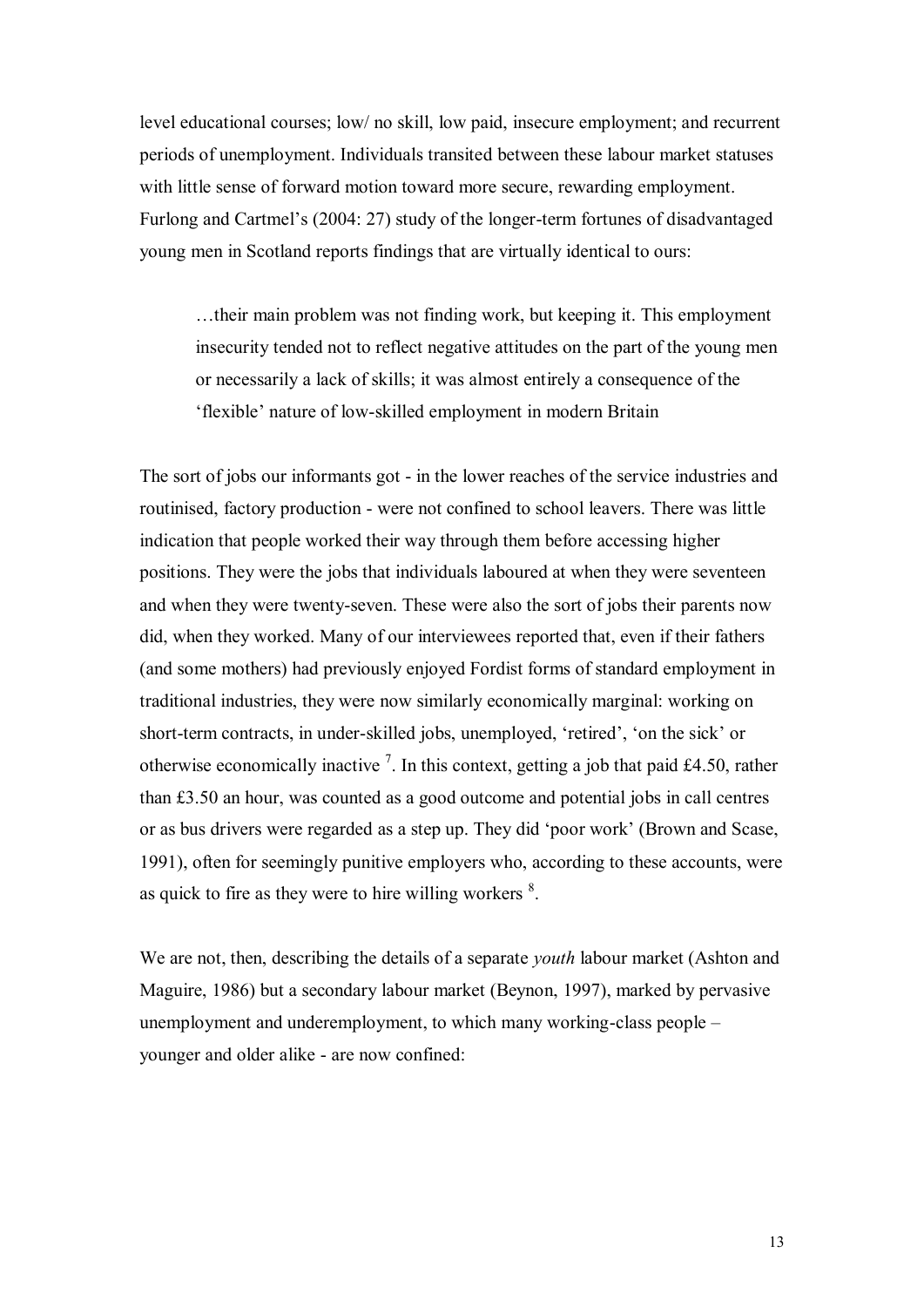Low pay is also fair enough if these jobs can be labelled 'entry-level', just a first step on a ladder. But it is now clear that very few of those in low-paid jobs can ever move far…//…few make it to the next step. They inhabit a cycle of no-pay/ low-pay job insecurity. This indeed is the end of social progress.

Toynbee (2003: 5-6).

Byrne suggests that 'what is absolutely missing' from many accounts of the socially excluded is "the significance of the combination of low wages, insecure employment and dependence on means tested benefits...//...poor work is the big story' (1999: 69). His argument is that the need of post-industrial capitalism for a "flexible", reserve army of labour means that low-paid work punctuated by unemployment "represents the most significant kind of excluded life in our sort of society" (74). We do not have the room here to appraise critically Byrne"s theoretical position (for instance, the extent to which this sort of 'poor work' is an inevitable, ever-present outcome of contemporary capitalism) but we do note its resonance with the details of our empirical studies. We conclude that unemployment, job insecurity and poor work have become common *working-class* experiences, rather than the preserve of a wholly excluded underclass positioned beneath them.

That the majority of young adults stuck with this sort of working life – moving in and out of casualised employment over the post-school years – is evidence of their negative assessment of other possibilities (Youth Training (YT), New Deal for Young People (NDYP), further education), the dearth of more rewarding jobs for the underqualified and what we describe as a *hyper-conventional* attitude to work in which the getting of work, even "poor work", was the driving force behind most youth transitions. Murad found this same class-based "work ethic and enthusiasm for work" amongst excluded groups in continental Europe, describing its "persistence in current times' as 'remarkable' (2002: 98).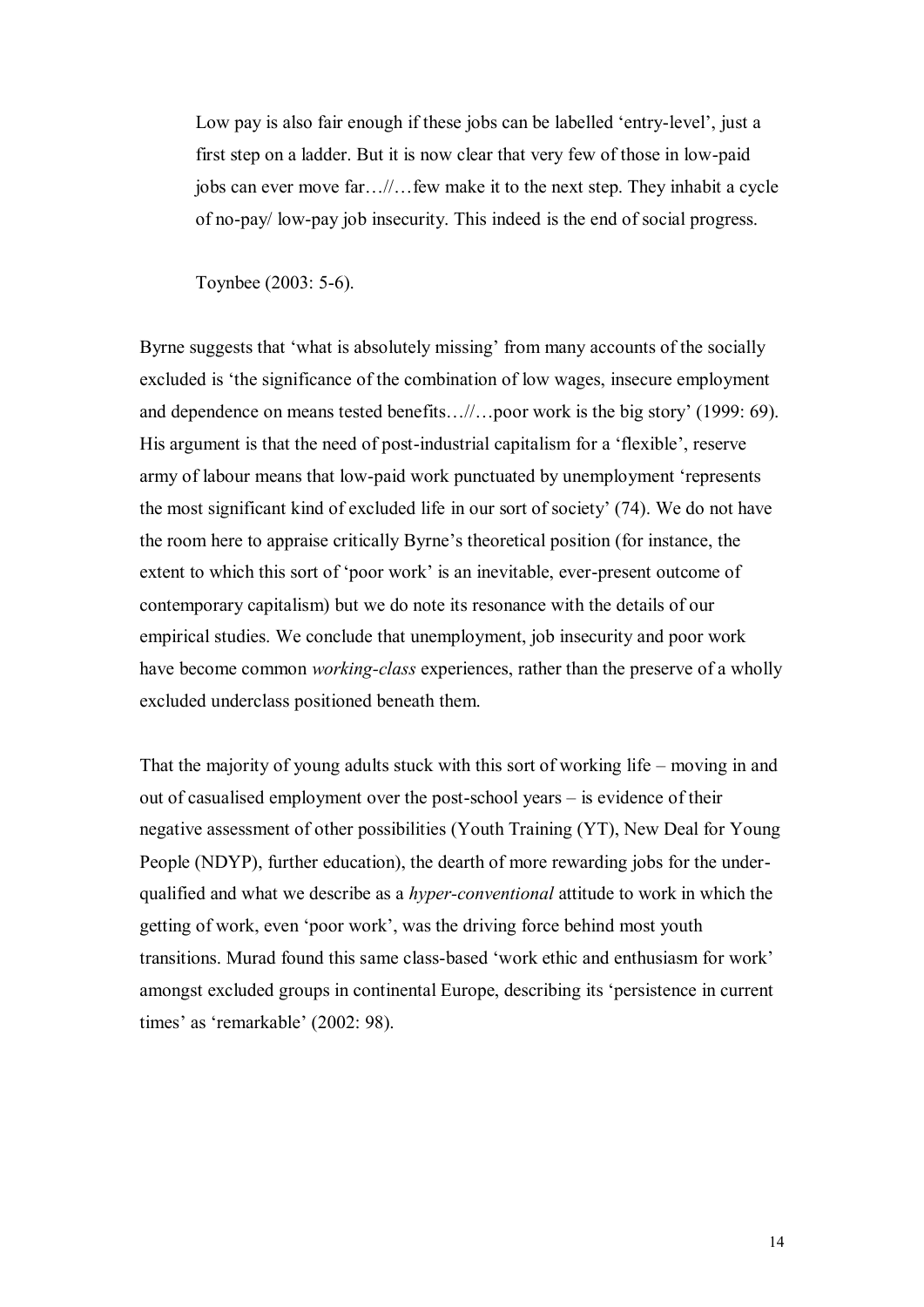#### **Searching for jobs**

We have described interviewees' school-to-work careers in general terms. But *how* did young adults access employment in neighbourhoods of persistent joblessness?

Overwhelmingly, interviewees found informal job-search strategies to be most effective (Marsden and Duff, 1975; Morris, 1995). Personal networks for information, advice and recommendation were crucial in getting work. Knowing others who worked, or had worked, in a particular firm gave access to information about vacancies and allowed for personal recommendations by these intermediaries. Friends, neighbours and family members were mentioned as the key players that helped secure jobs and, on a rough count, over two-thirds of all jobs had been got in this way:

There's this part-time job at the turkey factory. They're looking for people. I"ve asked this lad – cos his uncle works there – to see if they want any more.

Lindsay (17, YT trainee).

My Dad said "tell Louise - that"s my girlfriend - to give us the number of her gaffer". So he rang him and he said "oh, you [Malcolm] can start so and so a time".

Malcolm (21, NDYP participant).

In comparison, the methods encouraged by Job Centres, Job Clubs and the NDYP were seen as wholly ineffective. These include the sending of speculative application letters to local employers, regardless of whether they were currently advertising vacancies or not. Eligibility for "Job Seekers Allowance" (the main unemployment benefit for this age group) requires recurrent evidence of such applications. By the time informants entered the job-search sessions on NDYP they had usually encountered this strategy several times before on other programmes. Because their CVs and standard application letters were by now as polished as they were ever going to be – and because they (and perhaps tutors) recognised this strategy to be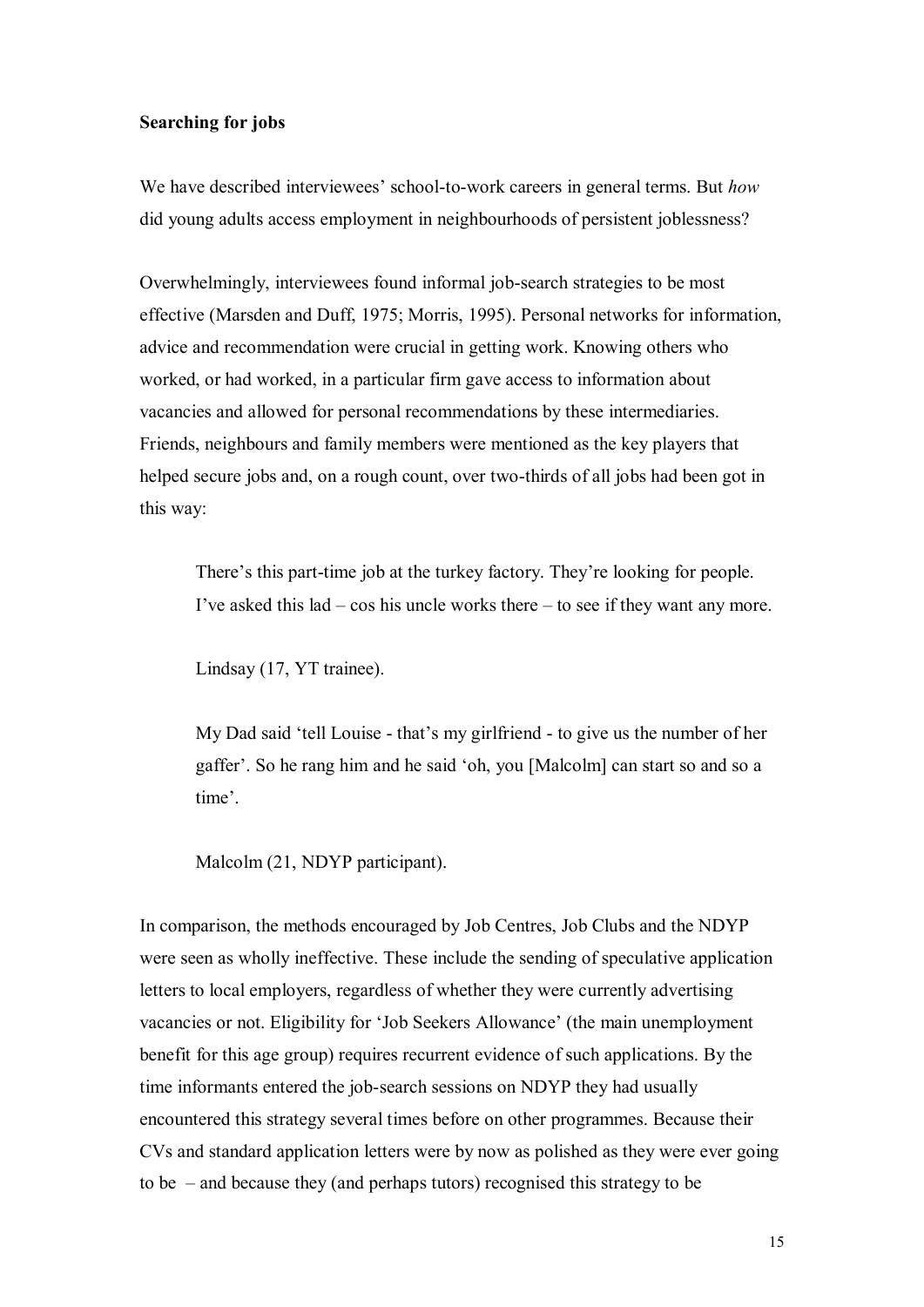ineffectual – participants were "just left in the canteen all day" (Allan, 21) or asked "to sit looking through the papers and there"s no way you can do that for three hours, so we end up just sitting there bored' (Elizabeth, 19). This 'totally stupid' strategy rarely received any response. Not one interviewee reported receiving a job offer as a result, despite them having fired off, collectively, several thousand letters. Even rejection letters were rare, but when received pointed to what these young hopefuls lacked: no references from previous jobs, inadequate qualifications, slim work experience, no driving licence, too young, too old, etc.

Adam (21) was just one of those frustrated by the lack of opportunity to prove his worth: "it"s just what"s on that piece of paper [the application form] and they look at it and they say "do we want him or don"t we want him?" That piece of paper holds me back". The "future blocking" potential of the CV was most pronounced for those with criminal records, who stood towards the back of the job queue. Consequently, fake work histories had to be concocted: 'that's how I've got most of me jobs, through lying" (Richard, 20). For some, this pattern of "sending stuff all the time and not hearing" (Leo, 22) and occasional outright rejection became a demotivating series of personal knock-backs.

#### **SOCIAL INCLUSION AND SOCIAL CAPITAL: THE PARADOX OF NETWORKS**

Measures of inclusion/ exclusion often refer to social as well as economic participation (e.g. involvement in community life, the level of social support available) (Hills et al, 2002). On these scores, it would be difficult to categorise our interviewees as excluded. Many *felt* included. Most informants were connected to the life of their estates in ways untypical of residents of those apparent paradigms of social inclusion and order: middle-class, suburban neighbourhoods (Baumgartner, 1988). Although it is fashionable to explain neighbourhood decline in terms of the lack of social cohesion, community spirit and social capital (e.g. Etzioni, 1993; Putnam, 1995), the majority here did not seem short of strong, close, supportive relationships. Forrest and Kearns claim that (2001: 2141) "close family ties, mutual aid and voluntarism are often strong features of poor areas" and help people "cope with poverty, unemployment and wider processes of social exclusion'.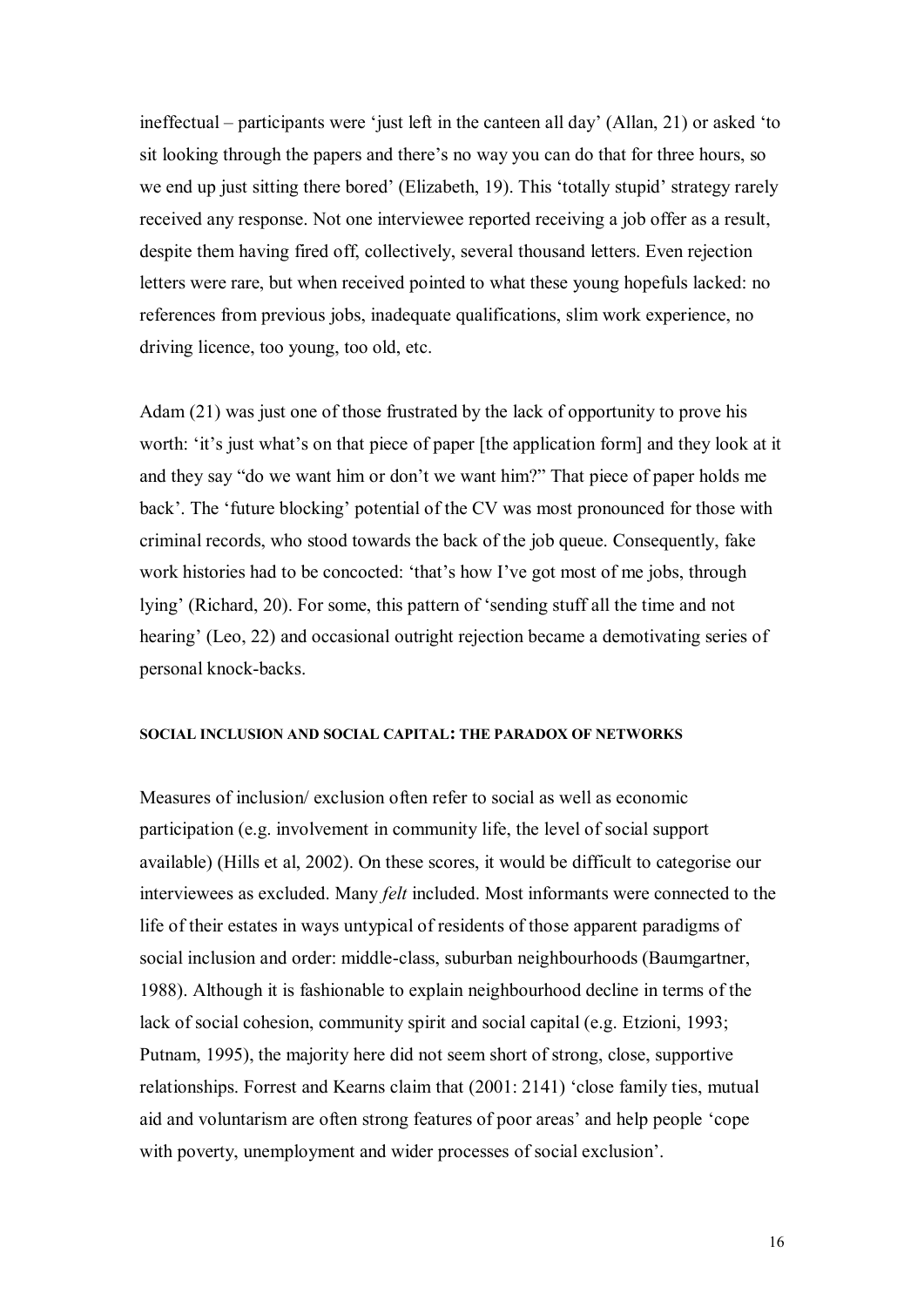This was certainly true of our study and we have picked out just two empirical examples from many of the influence on youth transitions of informal, social networks of family, kin and friends. They helped explain the localisation of housing careers and the positive way that young adults described what are, by any measure, poor locales. In searching for jobs, informants relied on "who they knew, not what they knew" and got most of the employment they had ever had via tip-offs and recommendations provided by networks of family and friends.

As Perri 6 notes, however, "we must not celebrate…//…any kind of network or any kind of social capital…//…some networks may be very damaging for everyone else and perhaps, in the longer-term, for themselves' (1997: 21). Involvement in criminal networks was the example of "destructive social capital" he was referring to here. In our studies, too, prolonged immersion in street-based, youth cultural identities was crucial in entrapping some participants in criminality and dependent drug use. Desistence depended upon separation from such networks (Webster et al, 2004).

Talking of social exclusion in Southern Italy, Spano says that: "networks based on kinship as well as on friendship can easily become a constraint…//…by enclosing the subject in a limited social space, they can preclude [the] possibility of having new opportunities, of working out new projects, of maturing new aspirations" (2002: 73). To use Putnam"s phrase (2000: 23, cited in Kearns and Parkinson, 2001): "bonding social capital bolsters our narrower selves". Perhaps the clearest example of the potentially malign influence of social networks is that usually presented by informants as one of their main benefits.

#### **The weakness of strong ties**

Reviewing Granovetter's (1973) and more recent studies of networks, Perri 6 (1997: 10-11) concludes that, compared to the middle-class, working-class people are more likely to suffer from 'network poverty': a paucity of weak ties to more extensive, socially diverse networks "that are more useful in advancing oneself in the labour market' and transcending the limiting socio-economic conditions in which they live. W.J. Wilson reports the same in respect of the American ghetto poor (1996: 65). Kearns and Parkinson sum it up neatly: "the neighbourhood for poorer people has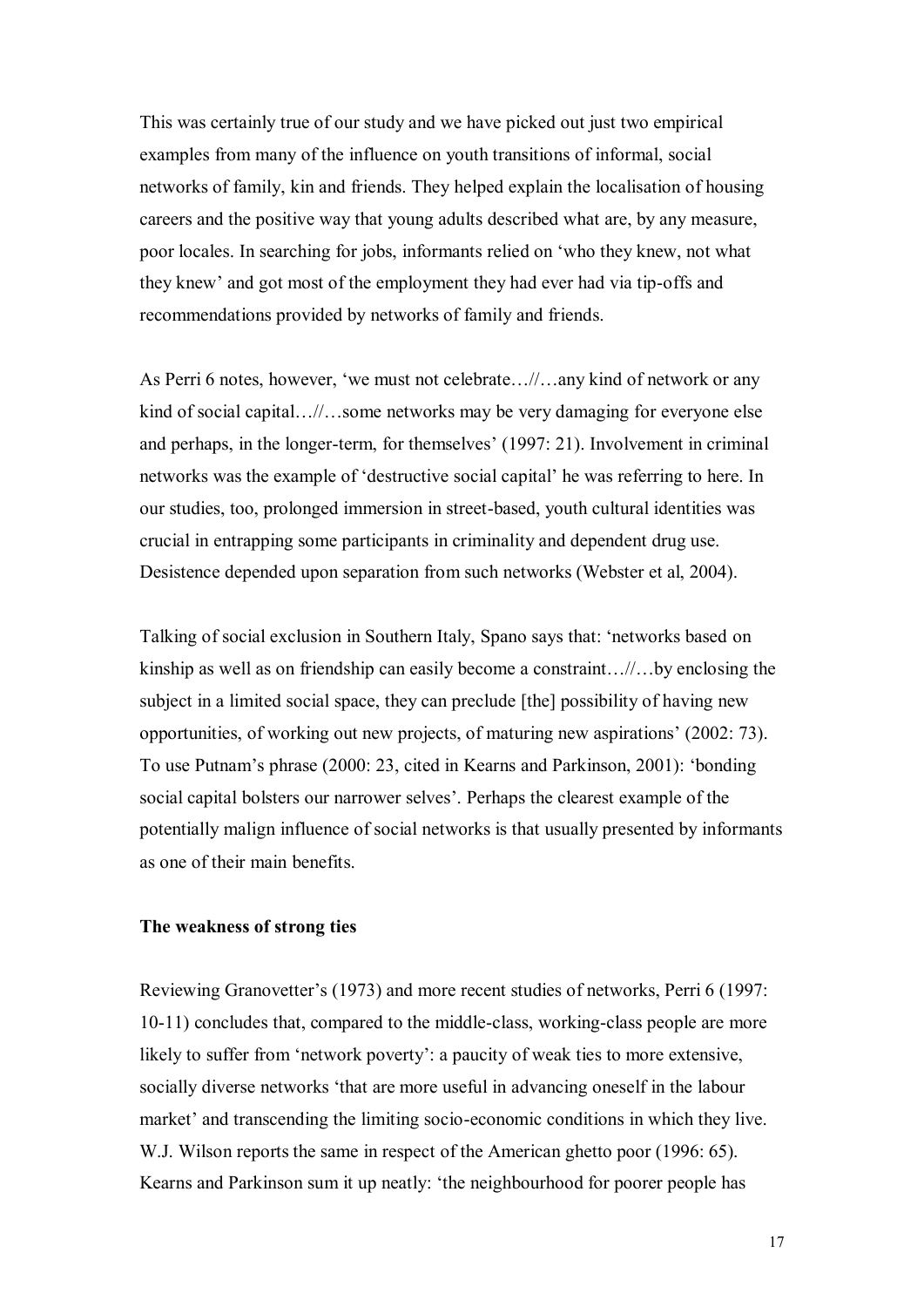more often served as an arena for "bonding" social capital that enables people to "get by", rather than as a platform for "bridging" social capital that enables people to "get on' (2001: 2105).

One practical consequence of our informants" strong ties to neighbourhood-based networks was that job search became proximate with the spatial reach of such networks: "the value of informal networks militates against mobility. Networks, whether based on the family or friends, depend on people"s roots in a locality: they take time to establish" (Kelvin and Jarrett, 1985: 30). There is a double-bind here. Attachment to place was partly explained in terms of the aid local networks gave in finding employment but commitment to them militated against moving to where jobs might be more easily found. Moving would isolate individuals from networks and practices they knew to be effective in getting work: "you"re, like, friendly with everybody round the area and when you go away it'll take time, won't it?' (Broderick).

Immersion in local social networks impacted not only upon the geographic range of job search. Because those that helped in finding jobs were also typically confined to the same sectors of the labour market as them, our interviewees remained constrained to work at the bottom of the labour market that offered little chance of personal progression. Interviewees became trapped in insecure, "poor work" with little or no training or prospect of internal promotion and few bridges to more permanent, rewarding employment and, thus, were unable to escape the churning of cyclical labour market careers (White and Forth, 1998; Strathdee, 2001). As the years passed, they became even less attractive to those with better employment to offer (Furlong and Cartmel, 2004).

So, paradoxically, whilst connections to local networks could help in coping with the problems of growing up in poor neighbourhoods and generate a sense of inclusion, the sort of social capital embedded in them served simultaneously to limit the possibilities of escaping the conditions of social exclusion.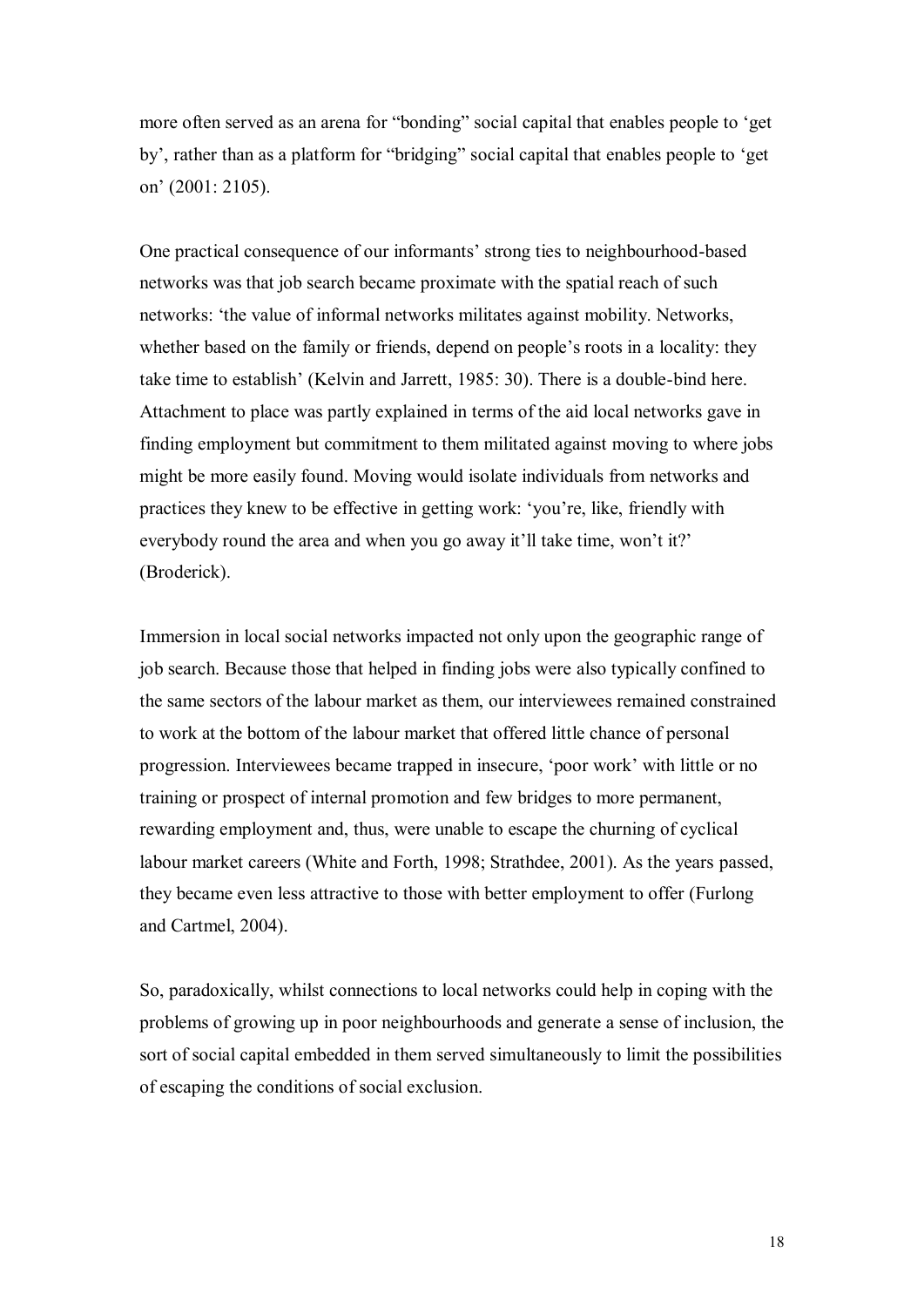#### **CONCLUSION**

We do not, conclude, however, that the poverty and economic marginality experienced by our research participants is a *direct* product of their social networks and cultural practices. For us, the rapid, widespread de-industrialisation of Teesside a place that was, until relatively recently, one that "worked" - is central to any understanding of the contemporary, extended transitions of its young adults (Beynon et al, 1994; Byrne, 1999). What we see in our interviewees" biographical accounts is their various, resourceful, resilient ways to negotiate the wreckage of the collapsed "economic scaffolding" that previously enabled transitions to a stable, working-class, adult life (Salo, 2003). In this context, supportive social networks proved indispensable.

We interpret the forms of neighbourhood-based sociality and mutuality described by our interviewees as aspects of their class cultural inheritance. After all, the significance of our finding about the localisation and embeddedness of their housing careers comes not from its novelty - many, earlier studies of working-class community revealed a similar, stable pattern of cultural life rooted in place (Jackson, 1968; Roberts, 1978) – but from the fact, firstly, that there is a trend in contemporary youth theory that explicitly denies the continuing influence of (working) class culture on youth transitions and, secondly, that the economic basis of local, working-class life has so radically altered. Similarly, the contemporary, informal job-search strategies of these young adults are clear echoes of those found amongst the young working-class thirty to forty years ago (Carter, 1962; Ashton and Field, 1976).

Overall, then, our findings stand against those that declare "the death of social class" (Pakulski and Waters, 1996) in post-modern times and "the disappearance of the local under global processes" (Brewer, 2000: 173). We, like Brewer, argue that ethnography can reveal the continuing sociological relevance of class and place in understanding lived experience. This still holds true even if, because of their sense of the everyday, widespread normalcy of "social exclusion", the subjects of this discussion largely failed to appreciate how their collective biographies had been shaped in particular ways by being working-class, young and from Teesside"s poor neighbourhoods<sup>9</sup>.

19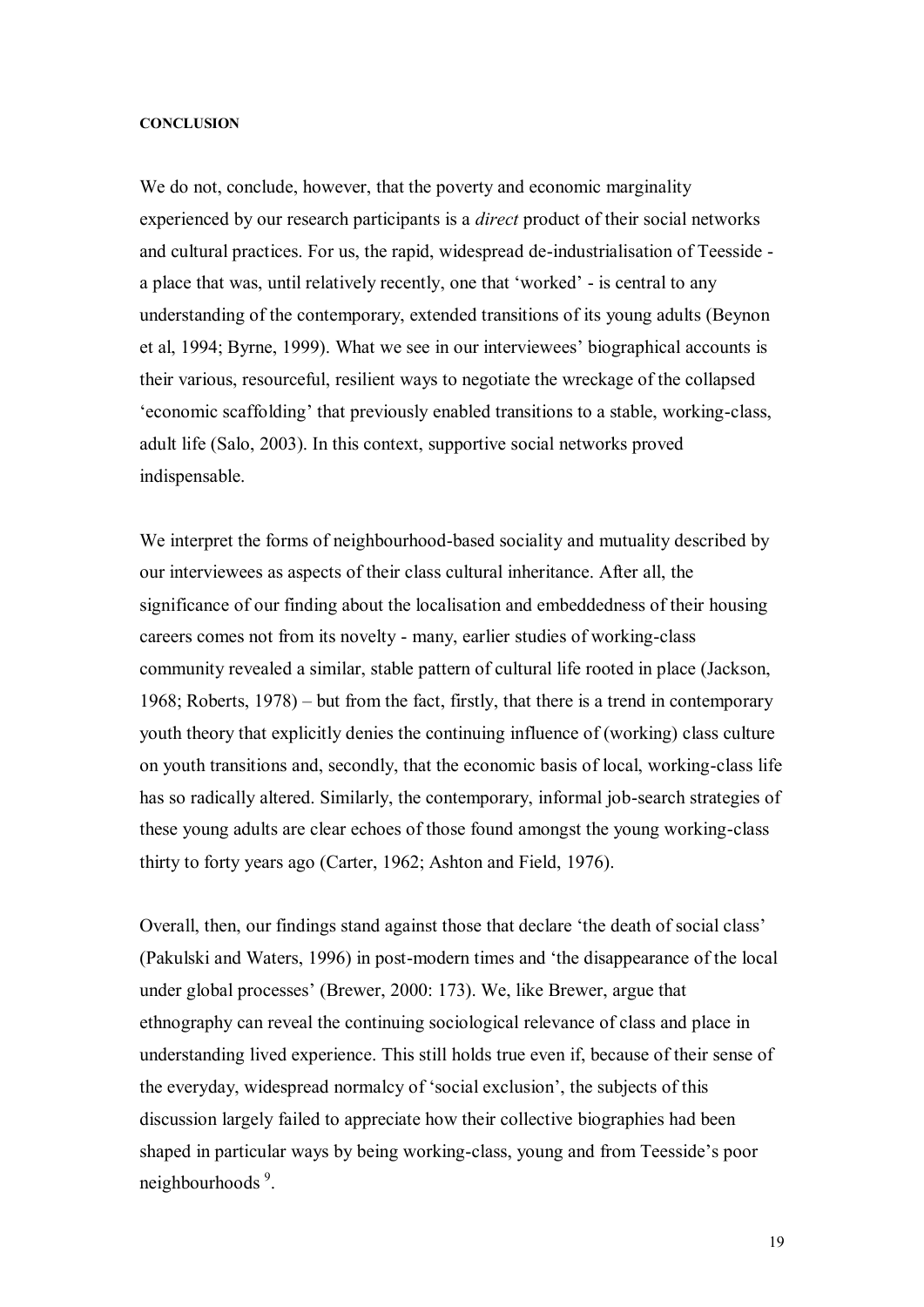In a context of *'structured* individualisation' (Roberts, 1997: 59)<sup>10</sup>, young people may well regard themselves as free agents making their own, individual ways in the world (as our interviewees tended to do) but continue to derive from their family, class backgrounds particular sorts of social and cultural capital rooted in local economic history and conditions (Forrest and Kearns, 2001). And whilst global capital might only perceive Teesside as "a (temporary) space for profitable production", this is also a place where people have:

…networks of friends, relatives and acquaintances, where they have learned about life and acquired a cultural frame of reference through which to interpret the social world around them…//…As a result, people have often become profoundly attached to particular places, which come to have socially endowed and shared meanings which touch on all aspects of their lives, helping shape *who* they are by virtue of *where* they are.

Beynon et al (1994:5).

Like Atkinson and Kintrea (2004: 452), we are wary of replicating victim-blaming, underclass theories but acknowledge that "cultural factors" can be "part of the explanation for the persistence of poverty". The class-based values, identities and social practices evinced in young adults' valorisation of community life and the social networks embedded therein, do now play a role in entrenching the unequal life chances that befall the young residents of Willowdene and East Kelby. The getting of jobs relied on forms of social capital and social practice that once enabled, for men at least, the transition to relatively lasting, "proper jobs". Relying on tip-offs and personal recommendations in searching for employment now leads, instead, to "poor work" in the turkey factory. As such, our informants have been dispossessed even of the opportunity to make the sort of secure, "respectable", working-class life known by their grandparents, let alone the chance of limited social progress up and away from the working-class condition that was previously possible for some (Toynbee, 2003). In this context, practices that once helped working-class young adults "get on" now, at best, only help them to "get by".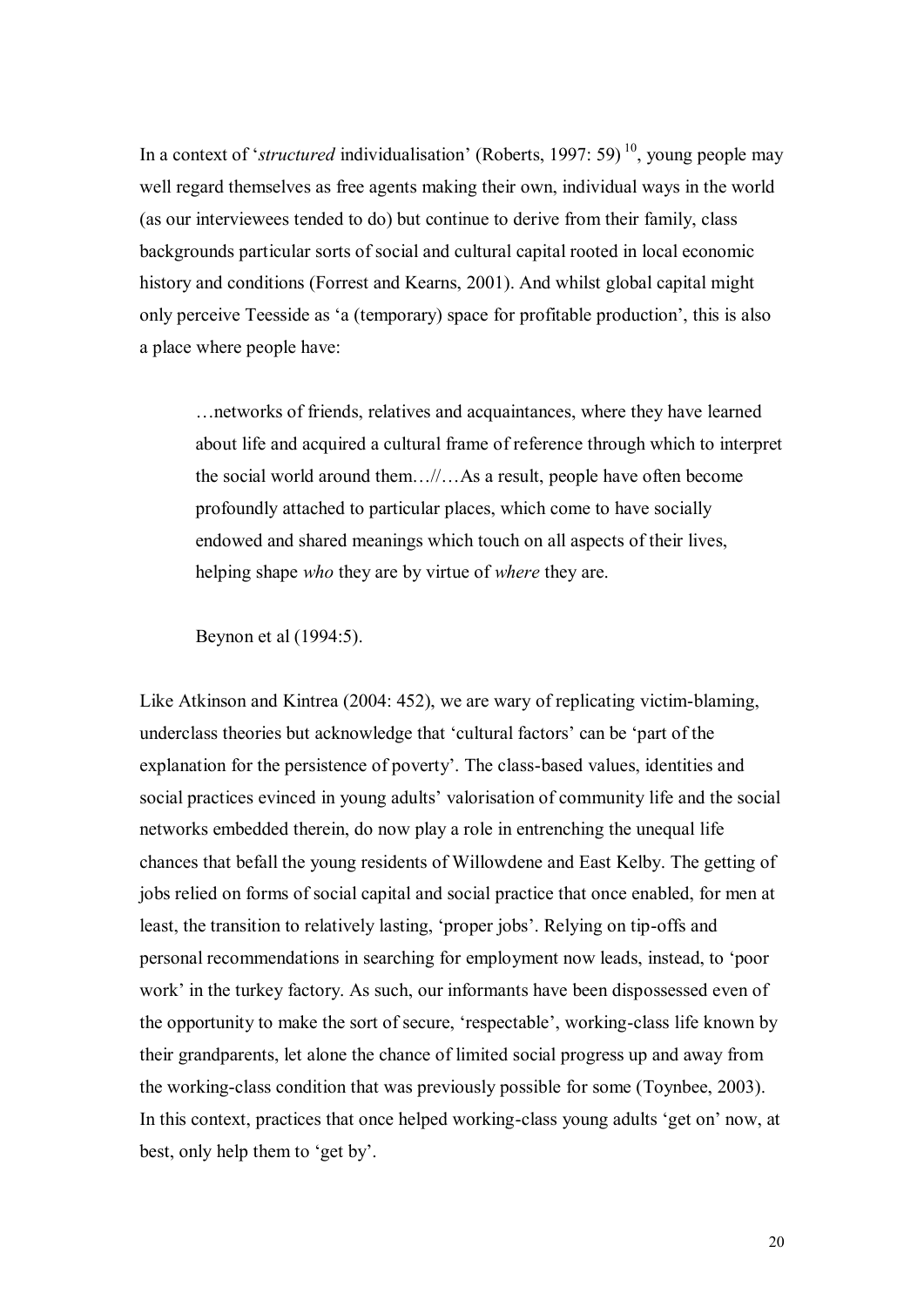#### **References**

Ashton, D., and Field, D. (1976) Young Workers, London: Hutchinson.

- Ashton, D., and Maguire, M. (1986) Young Adults in the Labour Market, Research Paper 55, London: Department of Employment.
- Atkinson, R., and Kintrea, K. (2004) 'Opportunities and despair: it's all in there', in Sociology, 38, 3: 437-455.
- Ball, S., Maguire, M. and Macrae, S. (2000) Choice, Pathways and Transitions Post-16, London: Routledge/ Falmer.
- Baumgartner, M. (1998) The Moral Order of the Suburb, New York: Oxford University Press.
- Beck, U. (1992) Risk Society, London, Sage.
- Becker, H. (1963) Outsiders, Glencoe, Free Press.
- Berger, P., and Berger, B. (1972) Sociology: A Biographical Approach, New York, Basic Books.
- Beynon, H. (1997) 'The Changing Practices of Work', in Brown, R.K. (ed) The Changing Shape of Work, Basingstoke: Macmillan.
- Beynon, H., Hudson, R., and Sadler, D. (1994) A Place Called Teesside, Edinburgh University Press: Edinburgh.
- Brewer, J. (2000) Ethnography, Milton Keynes: Open University Press.
- Brown, P. and Scase, R. (eds.) (1991) Poor Work, Milton Keynes, Open University Press.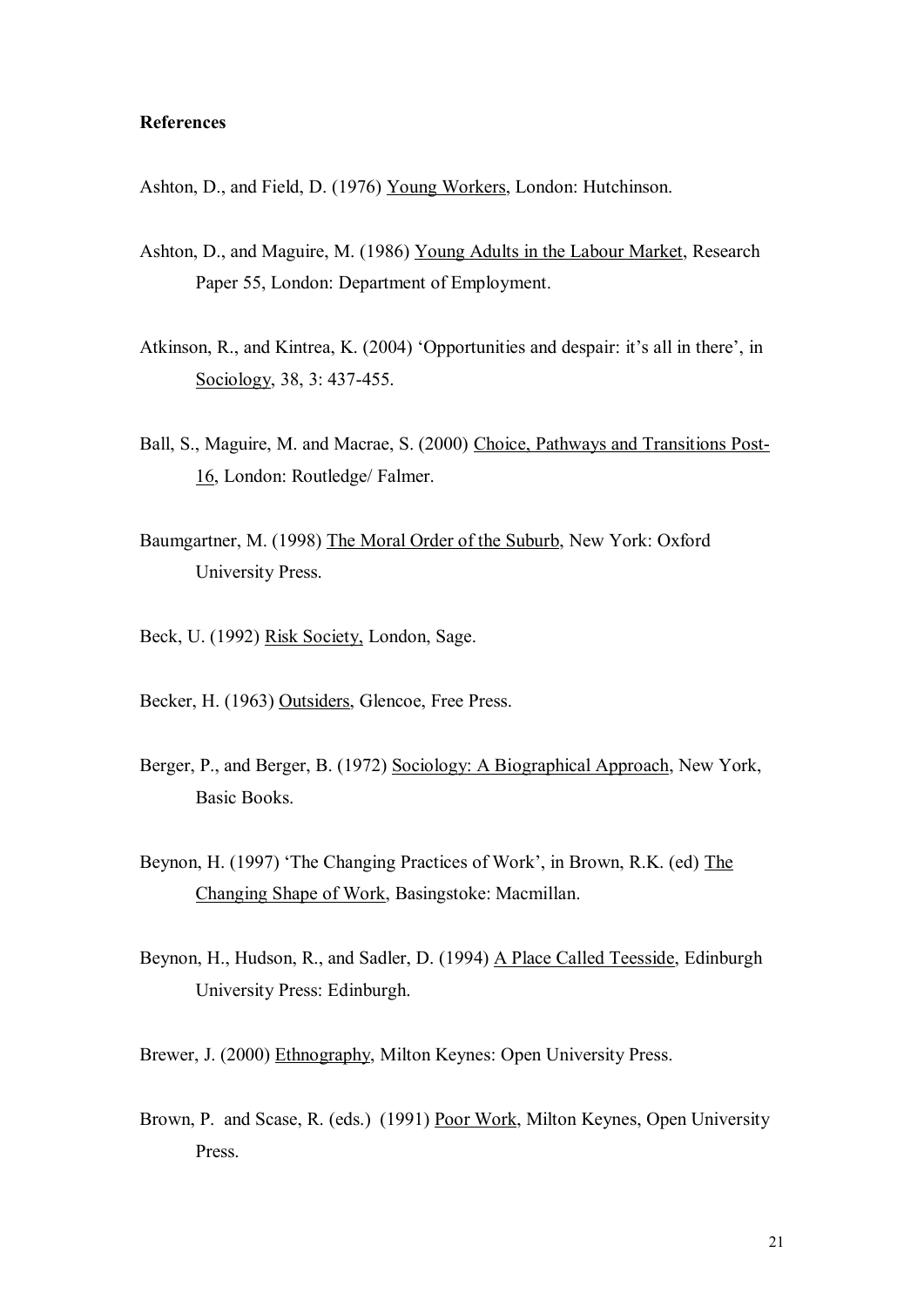Burrows, R. and Rhodes, D. (1998) Unpopular Places?, Bristol: The Policy Press.

Byrne, D. (1999) Social Exclusion, Milton Keynes: Open University Press.

Carter, M. P. (1962) Home, School and Work, London: Pergamon.

- Cieslik, M., and Pollock, G. (2002) "Introduction", in Cieslik, M., and Pollock, G. (eds.) Young People in Risk Society, Aldershot: Ashgate.
- Chamberlayne, P., Rustin, M., and Wengraf, T. (eds.) (2002) Biography and Social Exclusion in Europe, Bristol: Policy Press.
- Charlesworth, S. (2000) A Phenomenology of Working Class Experience, Cambridge: Cambridge University Press.
- Cohen, P., and Ainley, P. (2000) "In the country of the blind? Youth studies and cultural studies in Britain", Journal of Youth Studies, 3, 1: 79-95.

Coles, B. (1995) Youth and Social Policy, London: UCL Press.

- Craine, S. (1997) "The Black Magic Roundabout", in MacDonald, R. (ed.) Youth, the "Underclass" and Social Exclusion, London: Routledge.
- Crompton, R. (1996) "The fragmentation of class analysis", British Journal of Sociology, 47: 56--67.
- (1998) Class and Stratification, Cambridge: Polity Press (2nd edition).
- Crompton, R., Devine, F., Savage, M., and Scott, J. (2000) Renewing Class Analysis, Oxford: Blackwells.
- DETR (2000) Index of Multiple Deprivation, London: Department of the Environment, Transport and the Regions.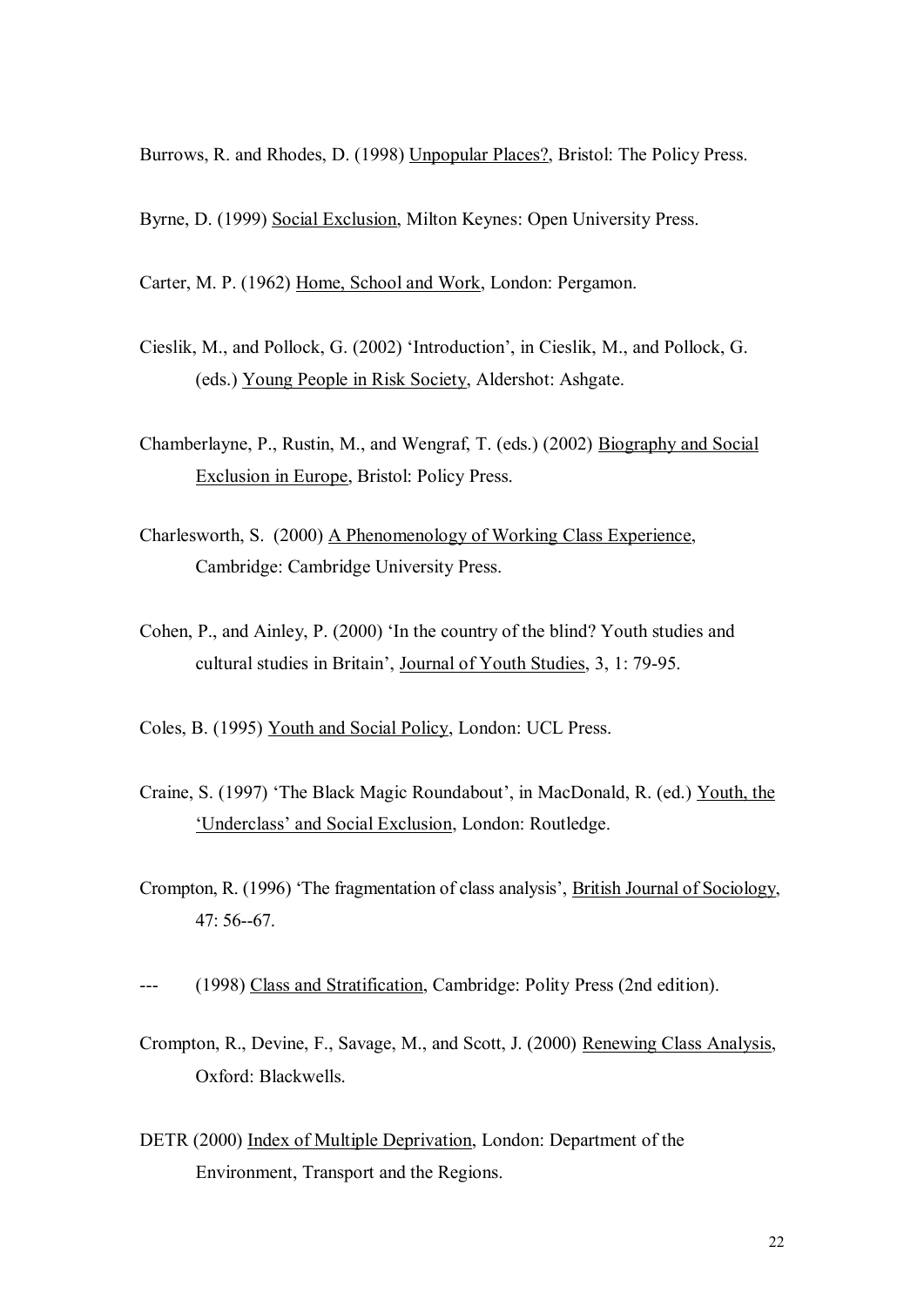- Du Bois-Reymond, M. (1998) "'I don't want to commit myself yet': young people's life concepts", Journal of Youth Studies, 1, 1: 63-80.
- EGRIS (European Group for Integrated Social Research) (2001) "Misleading trajectories: transition dilemmas of young adults", in Journal of Youth Studies, 4, 1: 101-118.
- Etzioni, A. (1993) The Spirit of American Community, London: Simon and Schuster.
- Ford, J., Burrows, R., and Rugg, J., (2002) Young People, Housing and the Transition to Adult Life, ESRC Youth, Citizenship and Social Change Research Briefing, 1.
- Forrest, R. and Kearns A. (2001) "Social cohesion, social capital and the neighbourhood", Urban Studies, 38, 12: 2125-2143.
- Furlong, A. and Cartmel, F. (1997) Young People and Social Change, London: Open University Press.
- --- (2004) Vulnerable Young Men in Fragile Labour Markets, York: Joseph Rowntree Foundation.
- Giddens, A. (1990) The Consequences of Modernity, Cambridge: Polity Press.
- --- (1991) Modernity and Self-identity Cambridge: Polity Press.
- Granovetter, M. (1973) 'The strength of weak ties', American Journal of Sociology, 78: 1360-1380.
- Hills, J., Le Grand, J., and Piachaud, D. (eds.) (2002) Understanding Social Exclusion, Oxford: Oxford University Press.

Jackson, B. (1968) Working Class Community, London: RKP.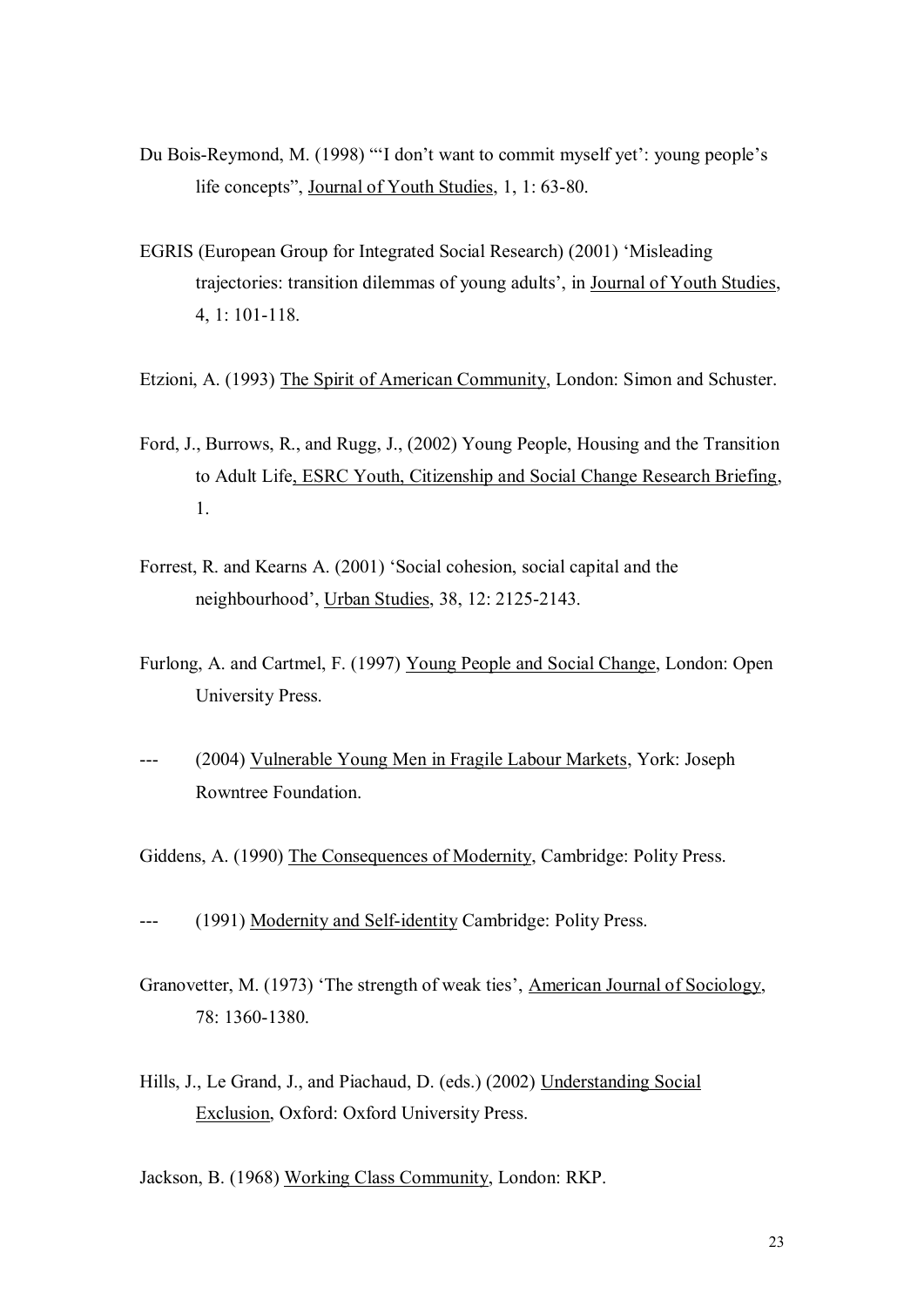- Johnston, L., MacDonald, R., Mason, P., Ridley, L. and Webster, C., (2000) Snakes & Ladders, Bristol: Policy Press
- Jones, G. (2002) The Youth Divide, York: Joseph Rowntree Foundation/ York Publishing Services.
- Kearns, A., and Parkinson, M. (2001) "The Significance of Neighbourhood" Urban Studies, 38, 12: 2103-2110.
- Kelvin, P. and Jarrett, J. (1985) Unemployment: Its Social Psychological Effects, Cambridge: Cambridge University Press.

Levitas, R. (1998) The Inclusive Society?, Basingstoke: Macmillan.

- MacDonald, R., and Marsh, J. (2001) "Disconnected Youth?", in Journal of Youth Studies, 4, 4: 373-391.
- --- (2002) "Crossing the Rubicon: Youth Transitions, Poverty Drugs and Social Exclusion', in International Journal of Drug Policy, 13: 27-38.
- --- (2005) Disconnected Youth? Growing up in Poor Britain, Basingstoke: Palgrave.
- MacDonald, R., Mason, P., Shildrick, T, Webster, C., Johnston, L., and Ridley, L. (2001) "Snakes and Ladders: In Defence of Studies of Transition", Sociological Research On-line, 5, 4.

Marsden, D., and Duff, E. (1975) Workless, Harmondsworth: Pelican.

Merton, B.(1998) Finding the Missing, Leicester: Youth Work Press.

Miles, S. (2000) Youth Lifestyles in a Changing World, Buckingham, Open University Press.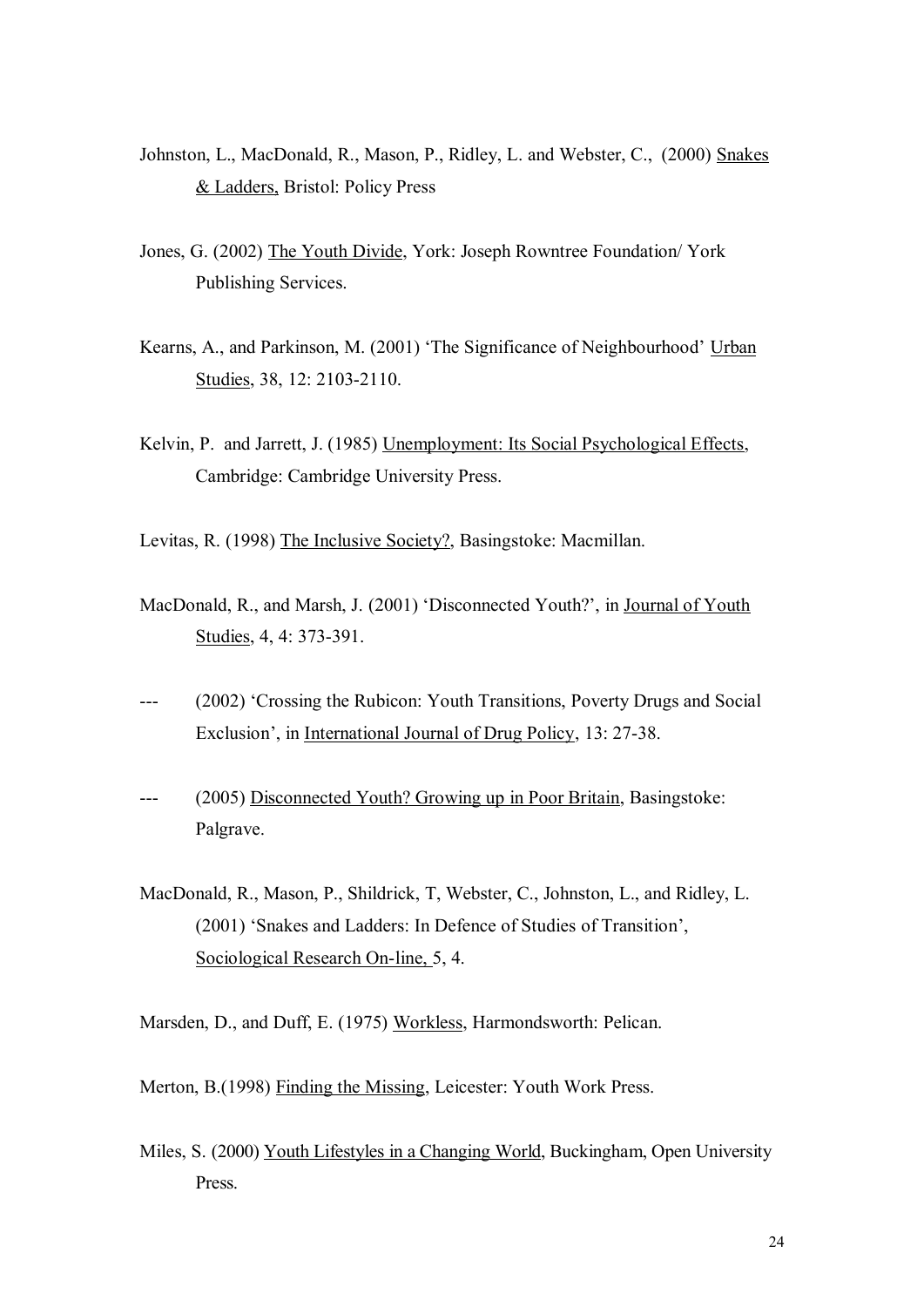Morris, L. (1995) Social Divisions, London: UCL Press.

- --- (1996) "Classes, underclasses and the labour market", in Lee, D., and Turner, B. (eds.) Conflicts About Class: Debating Inequality in Late Industrialism, London: Longman.
- Murad, N. (2002) 'The shortest way out of work', in Chamberlayne, P., Rustin, M., and Wengraf, T. *op. cit.*
- Pakulski, J. and Waters, M. (1996) The Death of Social Class, London: Sage.
- Perri 6, (1997) Escaping Poverty: From Safety Nets to Networks of Opportunity, London: Demos.
- Putnam, D. (1995) 'Bowling Alone: America's declining social capital', Journal of Democracy, 6, 1: 65-78.
- Reay, D. (2003) "Class, authenticity and the transition to higher education for mature students", The Sociological Review, 50, 3: 398-418.

Roberts, K. (1978) The Working Class, London: Longman.

- --- (1997) "Structure and agency: the new youth research agenda", in Bynner, J., Chisholm, L., and Furlong, A. (eds.) Youth, Citizenship and Social Change in a European Context, Aldershot: Ashgate.
- Salo, H. (2003) "Negotiating gender and personhood in the new South Africa", European Journal of Cultural Studies, 6, 3: 345-565.

Sibley, D. (1995) Geographies of Exclusion, London: Routledge.

Skeggs, B. (1997) Formations of Class and Gender, London: Sage.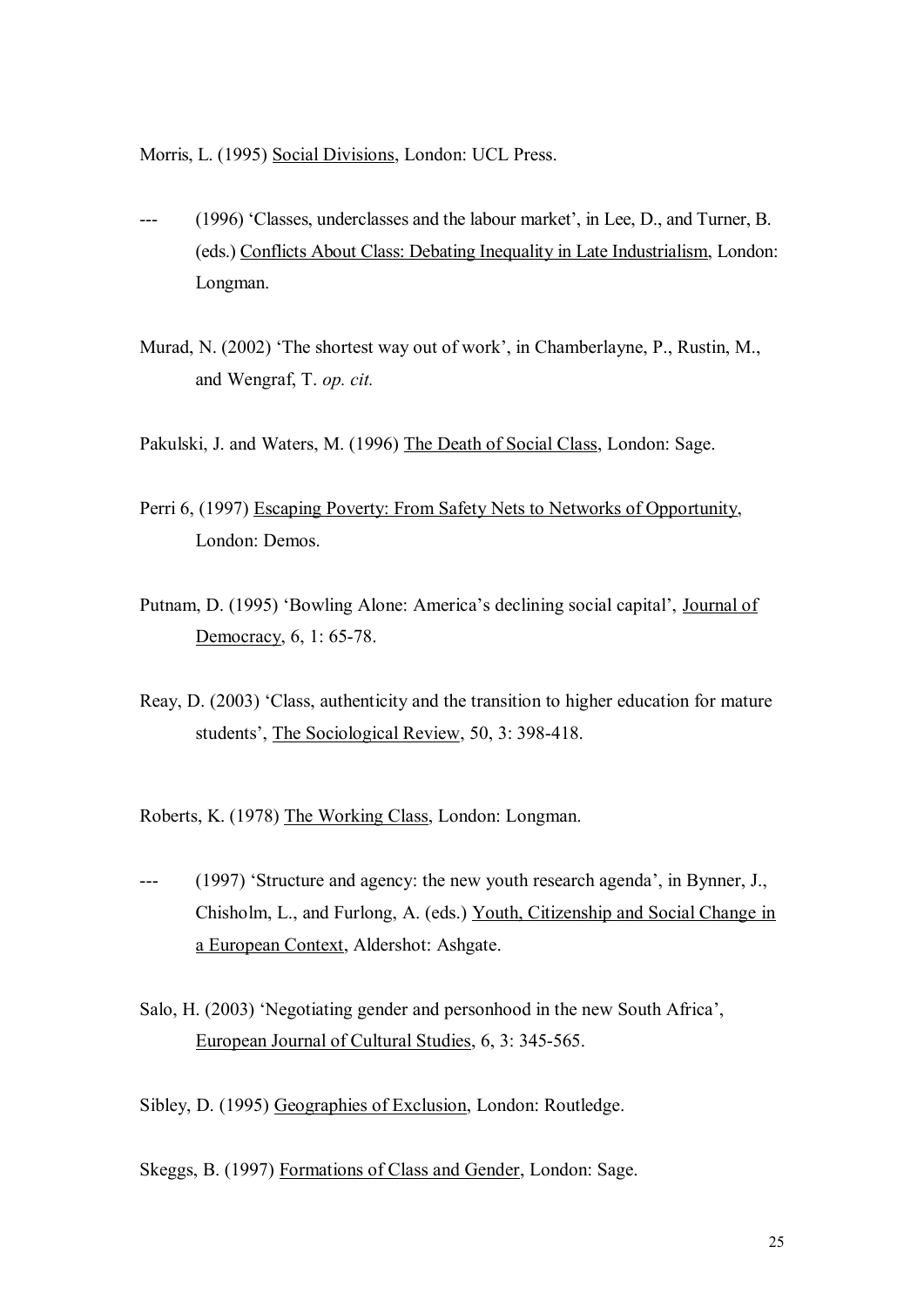Social Exclusion Unit (1999) Bridging the Gap, London: Social Exclusion Unit.

- Spano, A. (2002) "Premodernity and postmodernity in Southern Italy", in Chamberlayne, P., Rustin, M., and Wengraf, T. (eds.) *op. cit*
- Strathdee, R. (2001) "Change in social capital and "risk" in school to work transitions', Work, Employment and Society, 15, 2: 1-16.
- Toynbee, P. (2003) Hard work, London: Bloomsbury.
- Webster, C., Simpson, D., MacDonald, R., Abbas, A., Cieslik, M., Shildrick, T., and Simpson, M., (2004) Poor Transitions: Young Adults and Social Exclusion, Bristol. Policy Press.
- White, M. and Forth, J. (1998) Pathways through Unemployment, York: JRF.

Wilson, W.J. (1996) When Work Disappears, New York: Knopf.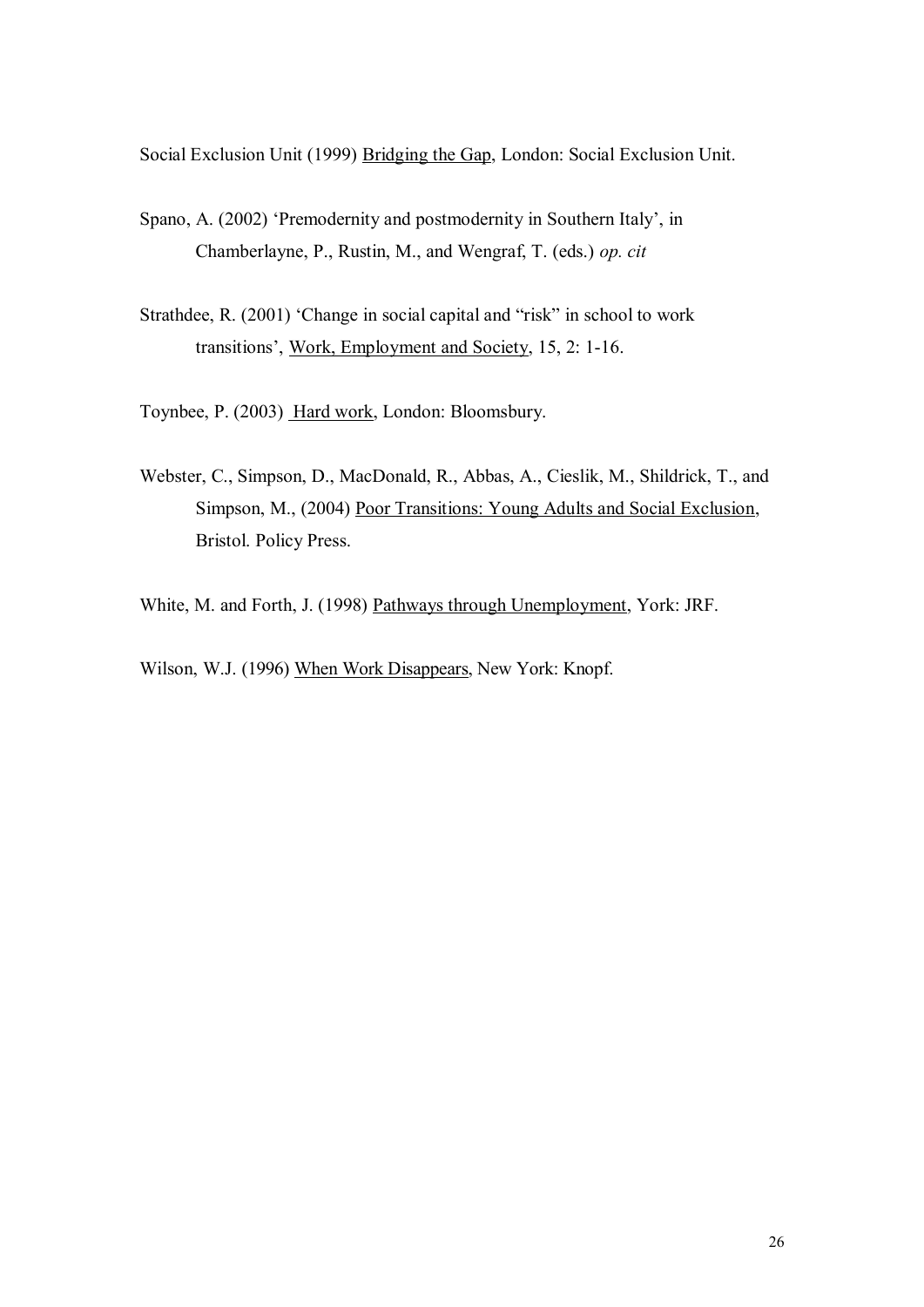#### **Biographical Information**

All the authors are part of the Youth Research Group, School of Social Sciences and Law, University of Teesside, Middlesbrough, TS1 3BA, UK. Any correspondence should go to the first named author  $(R_MacDonald@tees.ac.uk)$ .

Robert MacDonald is Professor of Sociology. His research interests lie in the sociology of youth and of economic life. His publications include *Youth, the 'Underclass' and Social Exclusion* (as editor), *Snakes and Ladders: Young People, Transitions and Social Exclusion* and *Poor Transitions* (both as co-author). With Jane Marsh, he has recently published *Disconnected Youth? Growing up in Poor Britain*  (Palgrave, 2005).

Dr. Tracy Shildrick is Senior Lecturer in Sociology and Youth Studies. Her doctorate explored the interrelationships between youth culture, youth transitions and illicit drug use. She has a long-standing interest in debates about young people and social class and has published several articles on these themes as well as co-authoring *Poor Transitions* (Policy Press, 2004). She is co-editor of the forthcoming book *Drugs in Britain: Supply, Consumption and Control (Palgrave, 2006).* 

Dr. Colin Webster is Senior Lecturer in Criminology. He has researched and published in the areas of youth crime, racist violence, race and crime, drug treatment and community cohesion. As well as co-authoring *Snakes and Ladders* and *Poor Transitions*, he is the author of the forthcoming book ??????

Dr. Donald Simpson is a Research Fellow. He was the lead researcher on the *Poor Transitions* project as well as co-author and, for several years, has researched and published in the areas of educational policy and evaluation, the sociology of education and youth transitions. He is currently leading an action research project with the Tees Valley Connexions partnership.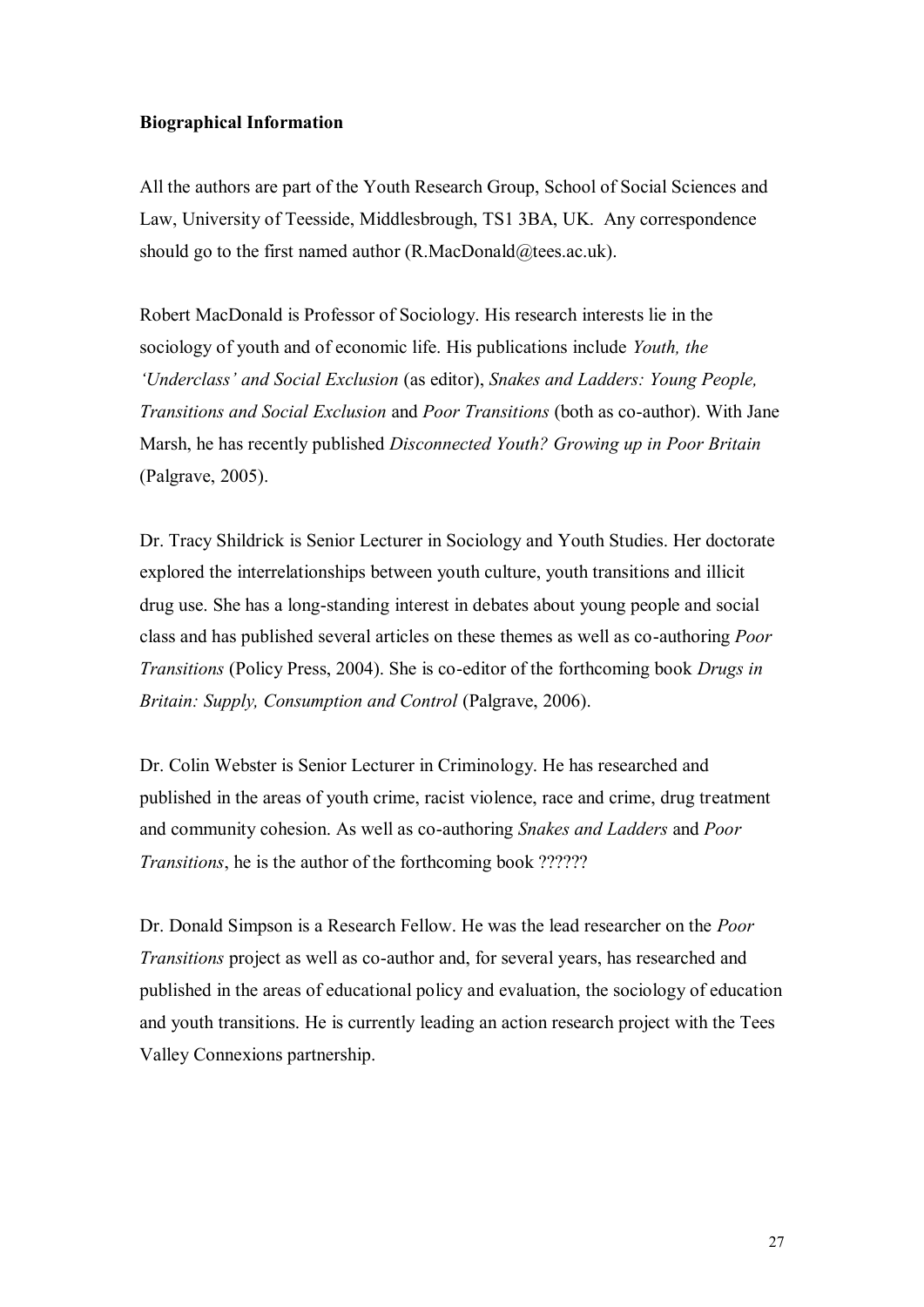#### **End Notes**

-

<sup>1</sup> Andrea Abbas, Mark Cieslik and Mark Simpson also participated in the follow-up study and Jane Marsh co-researched the ESRC project (the initials JM appear in some interview extracts). We are indebted to them, to the Economic and Social Research Council (ESRC) and Joseph Rowntree Foundation (JRF) for their support, to all the research participants and to the editors of *Sociology* and the three anonymous reviewers for their very helpful comments. All real names of informants and their immediate neighbourhoods have been changed. In interview extracts, … indicates a natural pause and …//… indicates editing out of extraneous information, and material in square brackets is explanatory. Emphasis is as in the original, unless otherwise stated.

 $2^2$  As these authors point out, class analysis that relies on conventional, static, occupation-based schema is difficult to apply to social groups, like these we studied, who are undergoing transitions to the labour market, who are irregularly employed and whose biographies have shaped up in times of rapid economic restructuring.

<sup>3</sup> Two caveats: some young men were living away from Teesside as inmates of prisons or Young Offenders Institutes. Their home addresses remained in Willowdene or East Kelby. Secondly, our research design for the follow-up study possibly warded against finding those who had left Teesside. As noted earlier, we were however able to locate the whereabouts (i.e. in the same wards) of the majority of our original participants.

<sup>4</sup> There were other benefits of local crime. Whilst some resented these offers, others took pragmatic advantage of the availability of cheap, shoplifted goods or contraband cigarettes and alcohol imported from France, duty free.

<sup>5</sup> Based on interviews with professionals working in deprived neighbourhoods, Atkinson and Kintrea (2004) report similar findings to our own about local understandings of social exclusion, the role of socially and geographically restricted networks and area effects on life chances.

<sup>6</sup> A small minority did show greater awareness and pointed, as Zack did earlier, to the potential effects of growing up in a poor neighbourhood on their own biography.

 $<sup>7</sup>$  Historically, employment in Teesside has been highly gendered (Beynon et al, 1994). Its industrial</sup> heritage is one of relatively skilled, manual, male employment, predominantly in steel, chemicals and engineering. Women"s employment has been less extensive, lower paid, lower skilled. As elsewhere, female employment and service sector work, for men and women, has increased over the past thirty years. Much of this – and the remaining factory-based production – is casualised, insecure and low paid (*ibid.*). In our studies, young women and men reported generally similar labour market experiences, albeit often in gender segregated jobs. For this reason we have not disaggregated our analysis here by gender (see MacDonald and Marsh, 2005).

<sup>8</sup> Many informants referred vaguely (and probably inaccurately) to 'redundancy' as the reason why they were no longer in a particular job. We also heard many instances of what seemed like unfair dismissal (e.g. for missing one day"s work because of sickness), recounted with the weary tone of the "taken for granted". It was us, not them, that dwelt on these cases and offered terms like "unfair dismissal" and "exploitation" to describe them.

 $9$  One might wonder (to paraphrase one reviewer of this paper) which is most important – class or place - in explaining the youth transitions we uncovered? Our answer here stresses *how class experiences are mediated through place*. Obviously, contemporary forms of working-class culture reflect localised (i.e. regional down to neighbourhood) histories of class development. The transitions and biographical strategies of young working-class people in South London (Ball et al, 2000) share some similarities but have many differences with those described here (see MacDonald and Marsh, 2005). In depressed local labour markets in Scotland, the careers of working-class young men are near-identical to those of our interviewees (Furlong and Cartmel, 2004). We could also describe, if space allowed, the dramatically different school-to-work careers of young people from middle-class wards nearby to those we studied.